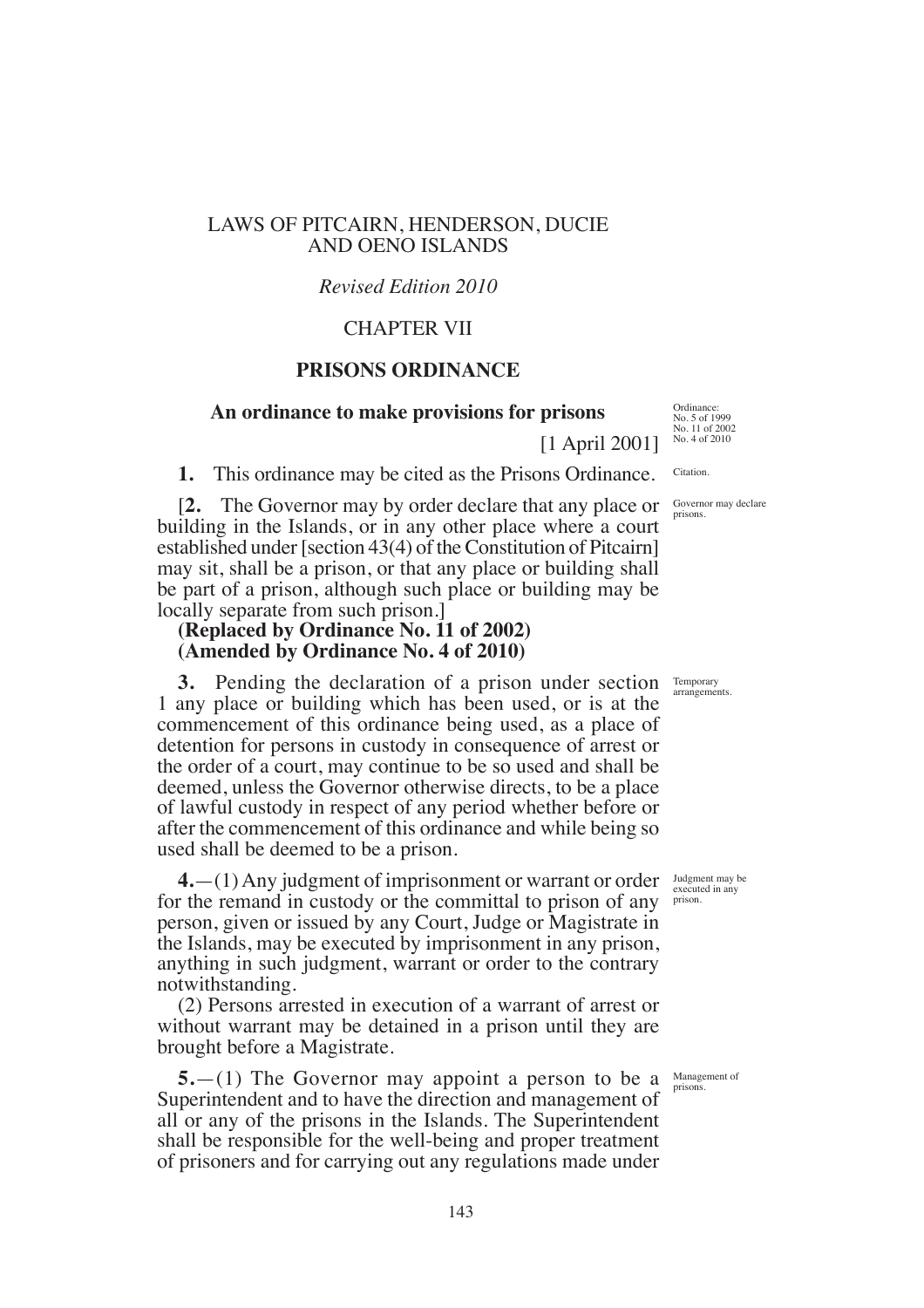### this ordinance.

(2) The Governor may appoint persons to act as prison officers. Every police officer shall be a prison officer *ex officio*.

**6.**—(1) Male and female prisoners shall be confined separately in any prison or in separate prisons. Female prisoners shall be segregated from male prisoners at all times and shall be managed and supervised only by a female prison officer.

(2) Prisoners shall receive suitable and adequate bedding, food and drink and shall be allowed out of prison for not less than one hour per day for exercise and also, if necessary, for meals.

(3) Any written representations from prisoners about their treatment whilst in lawful custody shall be promptly brought to the attention of the Governor.

**7.** A prisoner shall be deemed to be in legal custody whenever he or she is in a prison or being taken to or from any prison in which he or she may lawfully be confned or whenever he or she is beyond the limits of any such prison in the custody or under the control of a prison officer,

**8.**—(1) The Governor may make regulations for the effective administration of this ordinance and for the good management and government of prisons and the discipline and safe custody of prisoners both when within a prison and when outside a prison for any purpose.

(2) Regulations made under this section may provide that contravention of or failure to comply with any such regulations shall be an offence and may prescribe penalties for such offences not exceeding imprisonment for three months or a fine of two hundred dollars or both such fne and imprisonment.

Treatment of prisoners.

Legal custody.

Regulations.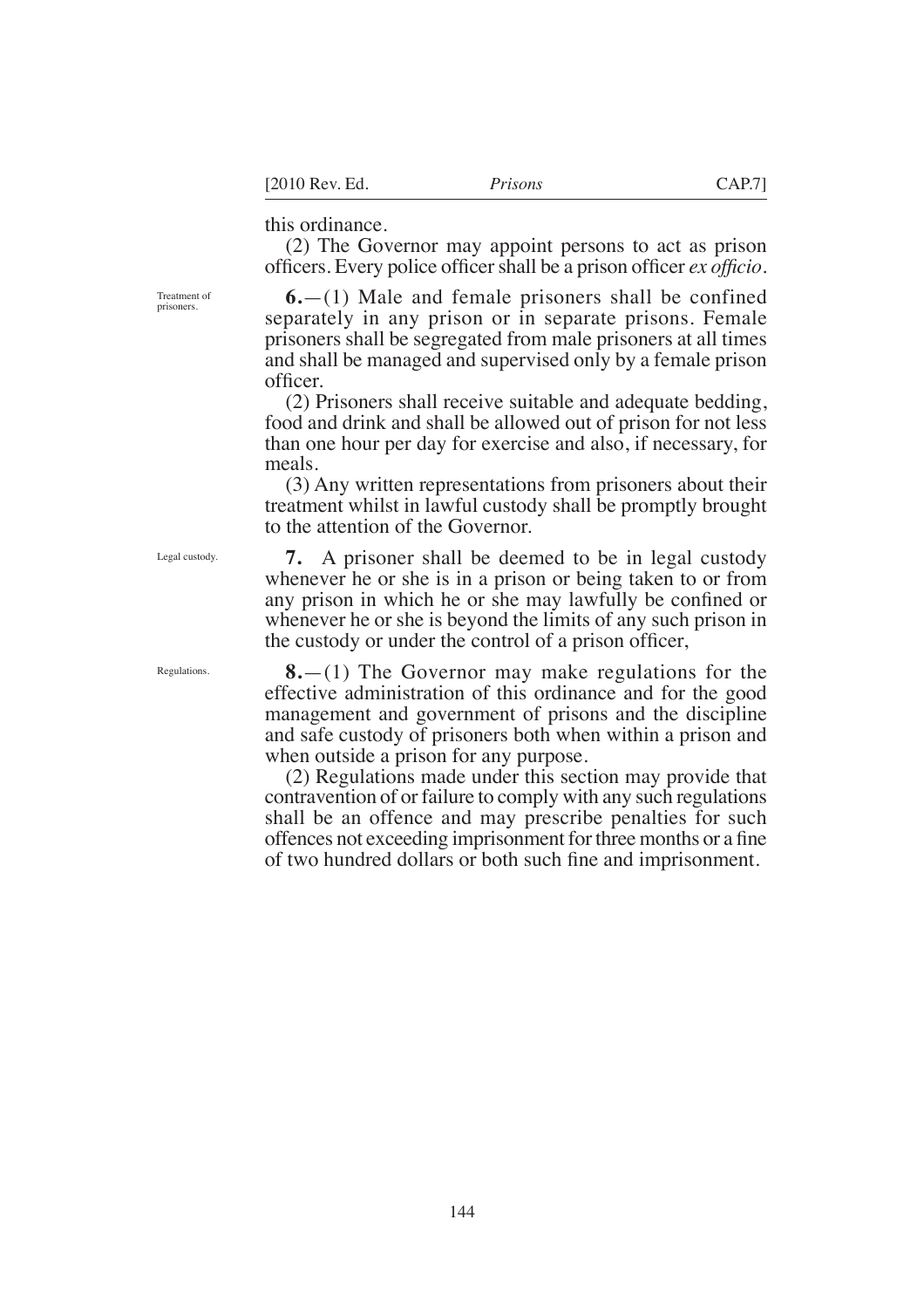# **PITCAIRN, HENDERSON, DUCIE & OENO ISLANDS**

# **ORDER DECLARING PRISON**

In exercise of the powers conferred by section 2 of the Prisons Ordinance, I hereby declare that the land and buildings described in the Schedule hereto shall be a prison.

Made this 19th day of August 2016

# **Jonathan Sinclair Governor**

### **SCHEDULE**

All that land comprising 1370 square metres more or less being Section No. 76 Block 1, Adamstown, Pitcairn Island situate at Coffee Valley and registered in the ownership of the Land Court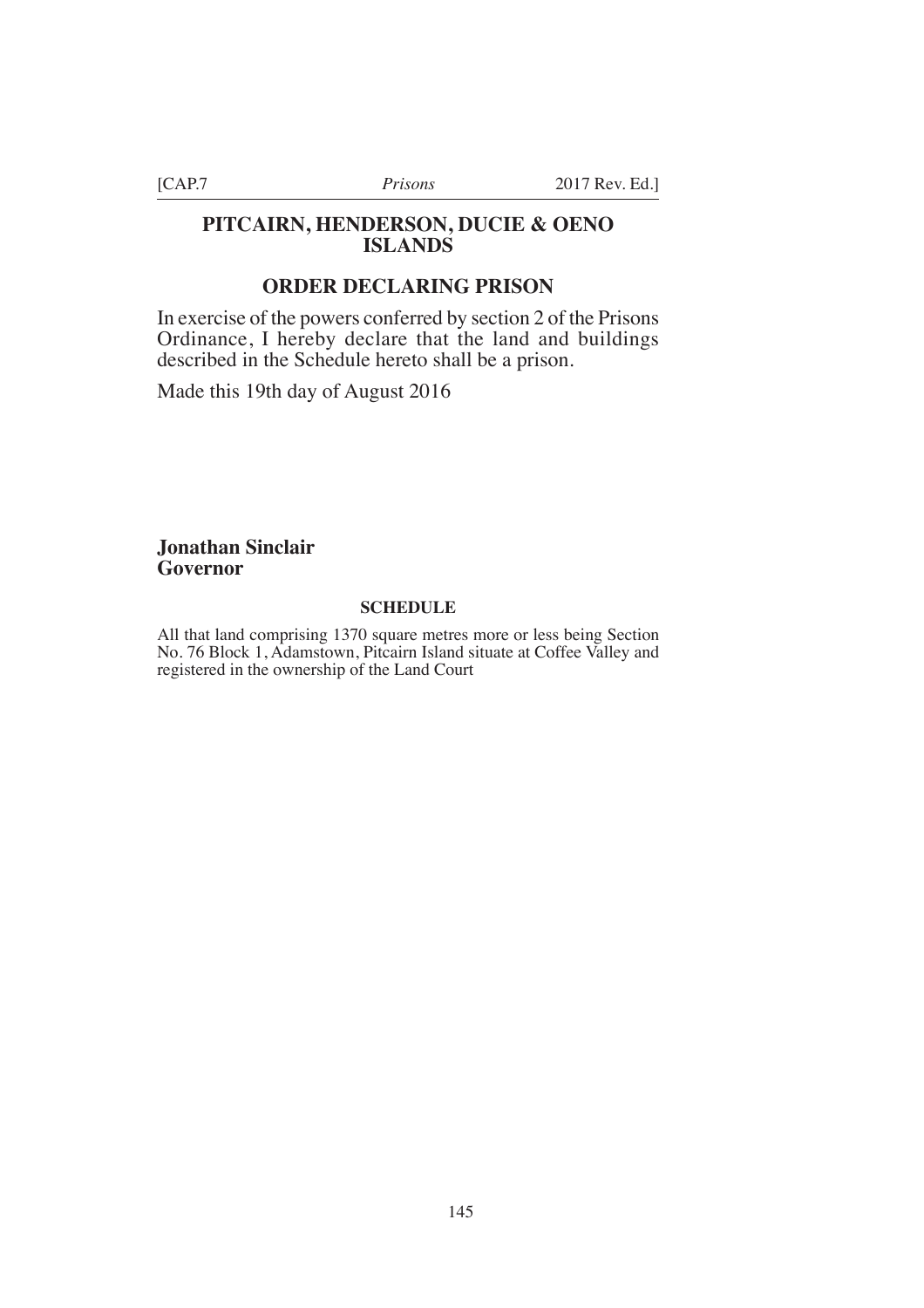[2009 Rev. Ed. *Prisons* CAP.7]

# **PITCAIRN, HENDERSON, DUCIE & OENO ISLANDS**

# **ORDER DECLARING PRISON**

IN EXERCISE of the powers conferred by section 2 of the Prisons Ordinance (2001 Revised Edition cap.7)

I HEREBY DECLARE that the land and buildings described in the Schedule hereto shall be a prison.

Made this 18th day of December 2002

M. Forbes L.S. Acting Governor

**SCHEDULE** 

Mt. Eden Prison Newmarket Auckland New Zealand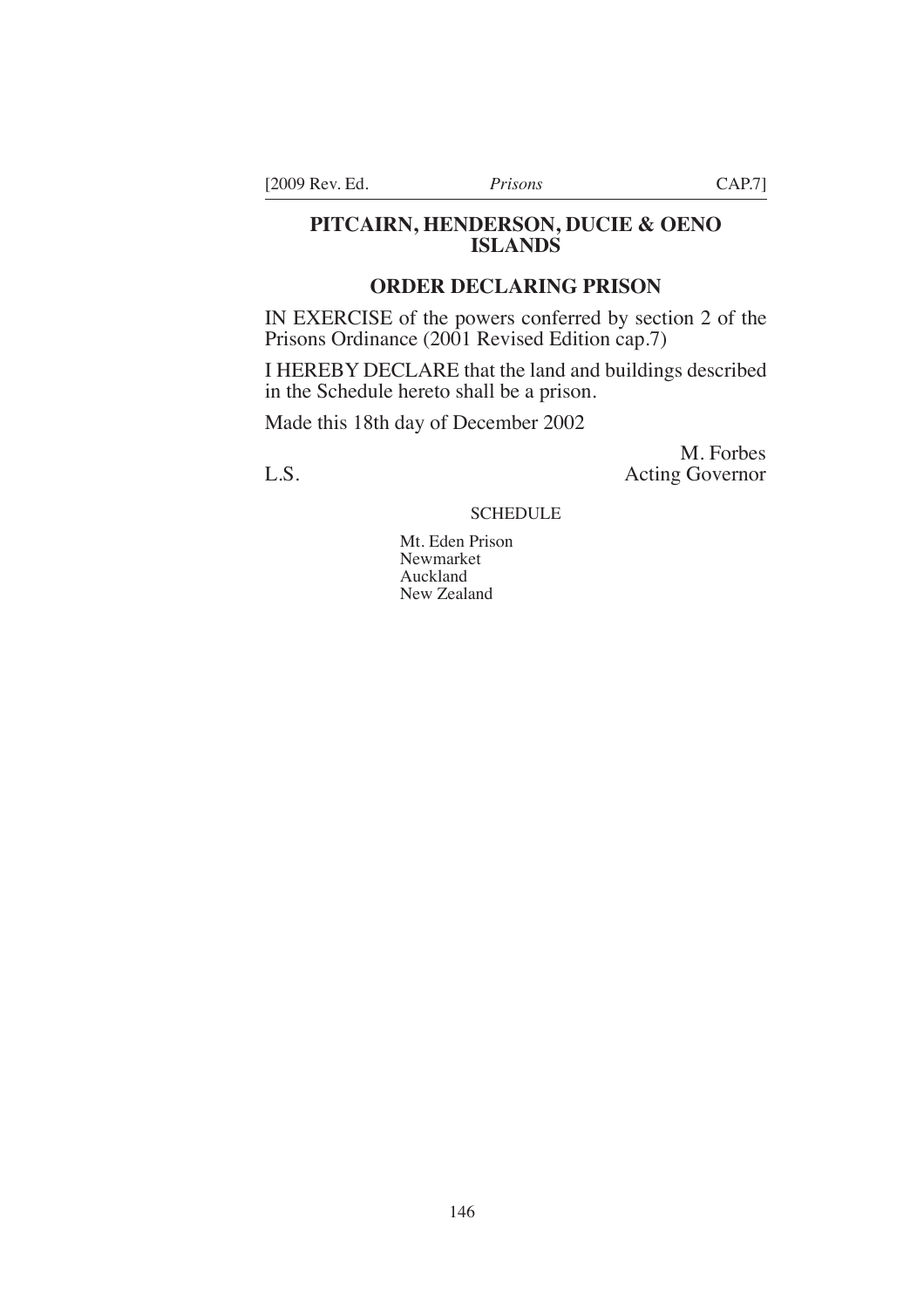# PITCAIRN, HENDERSON, DUCIE AND OENO ISLANDS

# **PRISONS REGULATIONS**

Made by the Governor in exercise of the powers conferred by section 8 of the Prisons Ordinance (cap. 7)

[3 July 2003]

# **PART I—PRELIMINARY**

**1.** These regulations may be cited as the Prisons Citation and Commencement Regulations.

**2.** In these regulations—

- **adjudged term** means the length of imprisonment by a Court on passing sentence and, where it passes two or more sentences of imprisonment to be served consecutively by a prisoner, means the aggregate length of all those sentences;
- **Committee** means the Visiting Committee established under Part VII;
- **Medical Offcer**, in relation to prisons, means a medical practitioner or other health professional appointed by the Governor for the purposes of these regulations;

**ordinance** means the Prisons Ordinance;

- **Pitcairn Court** has the same meaning it bears in the Judicature Amendment Ordinance;
- **prison** means any place declared pursuant to section 2 of the ordinance to be a prison for the confnement in the Islands of prisoners sentenced by any Pitcairn Court;
- **sentence** means the sentence of imprisonment being served in the Islands by a prisoner pursuant to an order of a Pitcairn Court made upon his or her conviction for a criminal offence, and includes any such sentence being served in default of payment of a fne or other monetary penalty imposed by the court upon his or her conviction;
- **Superintendent** means the Superintendent of Prisons appointed in accordance with section 5 of the ordinance;
- **unconvicted prisoner** means a prisoner awaiting a trial, a prisoner on remand, a prisoner committed for contempt of court, a prisoner convicted but not sentenced or a prisoner under lawful temporary detention without charge but does not include a

Interpretation

cap. 7 cap.38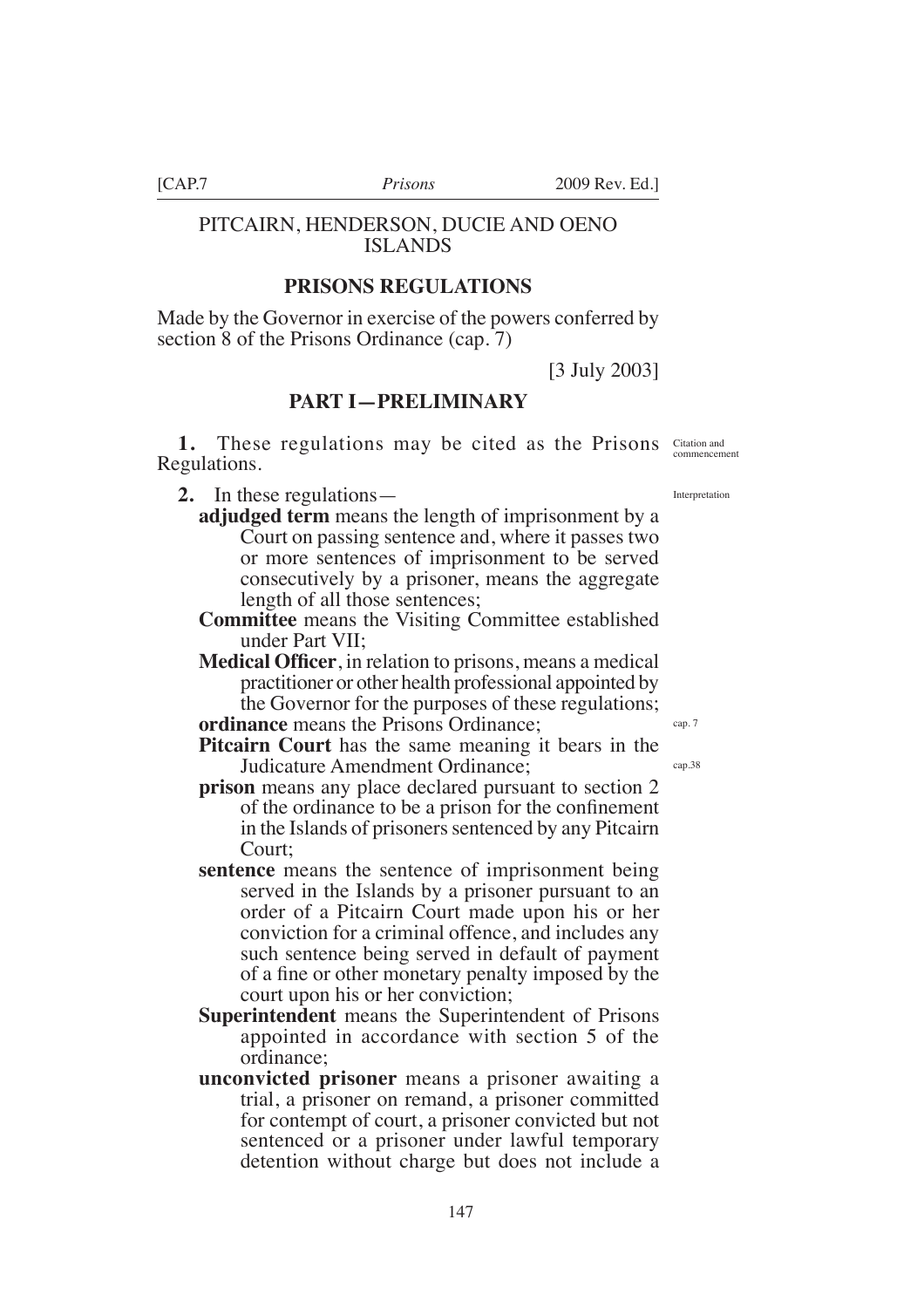prisoner detained for an indeterminate term at the pleasure of the Governor and **convicted prisoner**  shallbe construed accordingly.

**3.** These regulations shall apply for the good management and governance of any prison, the discipline and safe custody of prisoners both within and outside any prison and generally for the implementation of the ordinance.

**4.** The Chief Justice and other Judges of the Supreme Court, the Governor or his or her nominated representative, every Magistrate and the Members of the Island Council shall be official visitors to all prisons.

**5.**—(1) In any sentence of imprisonment the word **month**  shall, unless the contrary is expressed, be construed as meaning a calendar month.

(2) A prisoner whose sentence expires on the Sabbath, Christmas Day, New Year's Day, the Sovereign's Birthday or Bounty Day shall be discharged on the preceding day.

**6.** The Superintendent of Prisons shall give immediate notice of the death of any prisoner to the Registrar of the Magistrate's Court, and a Magistrate shall hold an inquiry thereon pursuant to section 55 of the Justice Ordinance as though the death were not due to natural causes.

**7.** If a certificate signed by the Medical Officer is delivered to the Superintendent of Prisons stating that the removal of a prisoner for medical treatment is necessary, the prisoner shall be so removed after notifcation to the Island Magistrate and the Governor or his or her nominated representative.

### **PART II—OFFENCES**

**8.** Any prisoner who escapes or is unlawfully absent from a prison, or who escapes from or leaves any prison offcer under whose charge he or she may be shall be guilty of an offence and shall be liable to imprisonment for a term not exceeding three months or a fine not exceeding \$200.00 or both.

**9.** Any person who—

- (i) aids a prisoner in escaping or attempting to escape from prison; or
- (ii) conveys anything into a prison or to a prisoner with intent to facilitate the escape of any prisoner; or
- (iii) places anything outside a prison with a view to its coming into the possession of a prisoner; or

Application

Official Visitors

Release

Death

cap. 3

Sickness

Escape

Aiding escape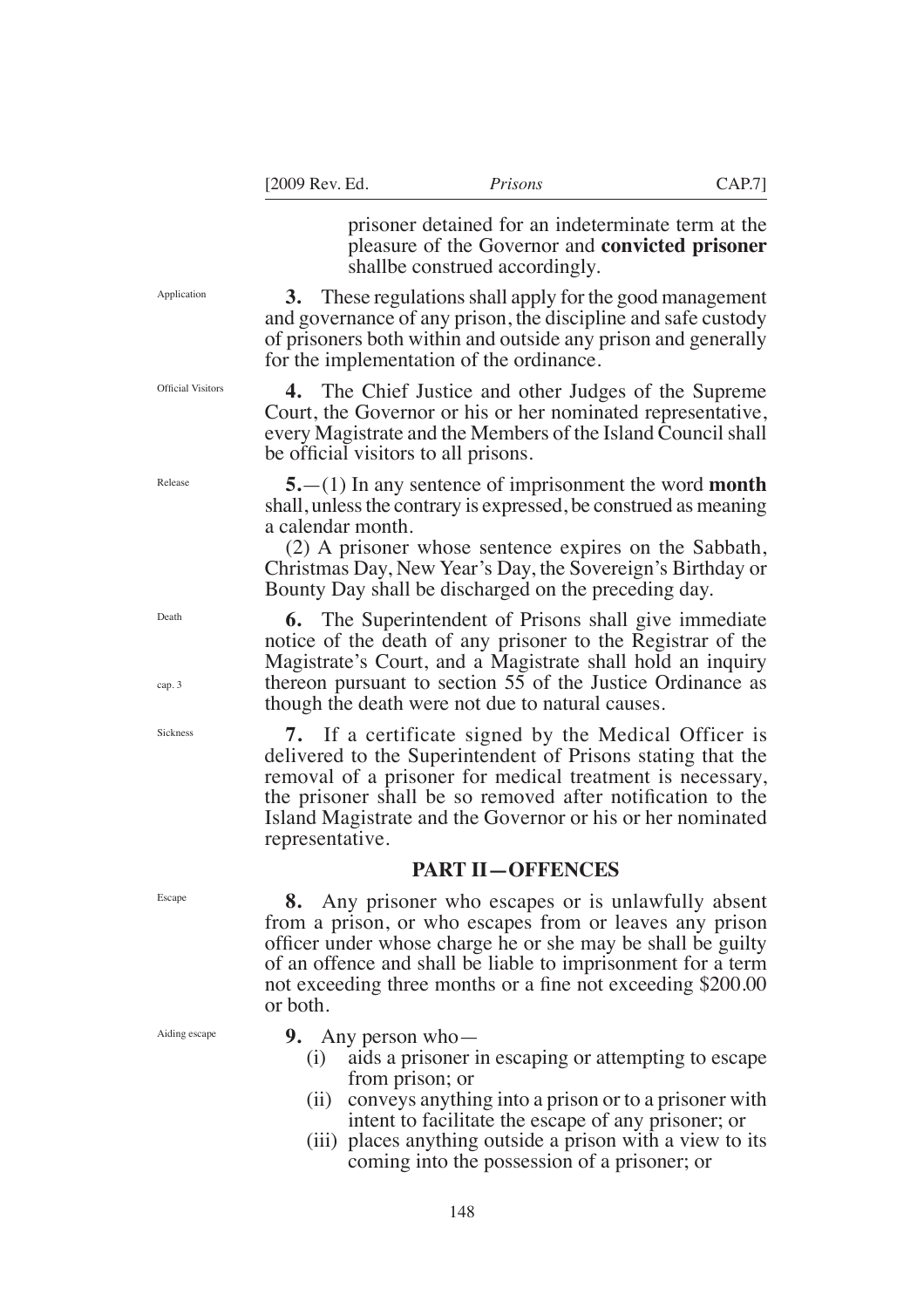concealing any prisoner

months or a fine not exceeding \$200.00 or both.

(iv) harbours or conceals or assists in harbouring or

Allowing escape

**10.** Any prison officer who knowingly and wilfully allows a prisoner to escape shall be liable to imprisonment for a term not exceeding three months or a fine not exceeding \$200.00 or both.

shall be liable to imprisonment for a term not exceeding three

**11.** Any person who unlawfully conveys or attempts to convey into a prison or to a prisoner any article shall be liable to imprisonment for a term not exceeding three months or a fine not exceeding \$200.00 or both.

**12.** Where any person sentenced to imprisonment is unlawfully at large during the period for which he or she is liable to be detained in pursuance of a sentence, no account shall be taken, in calculating the period for which he or she is liable to be so detained, of the period of being unlawfully at large.

13. Any person who resists or assaults or aids or incites Violence any other person to resist or assault any prison officer in the execution of his or her duty shall be liable to imprisonment for a term not exceeding three months or to a fne not exceeding \$200.00 or both.

### **PART III—RELEASE OF YOUNG PERSONS**

14. The Governor may release on conditional licence Young prisoners any prisoner serving a term of imprisonment who was under twenty-one years of age at the commencement of his or her sentence:

Provided that—

- (a) such licence shall not have effect until the prisoner has become eligible for parole under the Parole Ordinance;
- (b) a person so licensed shall until the expiration of his or her sentence be under the supervision of another person who shall be specifed in the licence, and shall comply with such requirements as may be stated in the licence;
- (c) the Governor may at any time vary or cancel any requirement stated in such licence;
- (d) if the Governor issatisfed that a person so licensed has failed to comply with any requirement specified in the licence, such person may be recalled and detained in a prison until the expiration of the

149

Forbidden articles

Unlawful absence

cap.34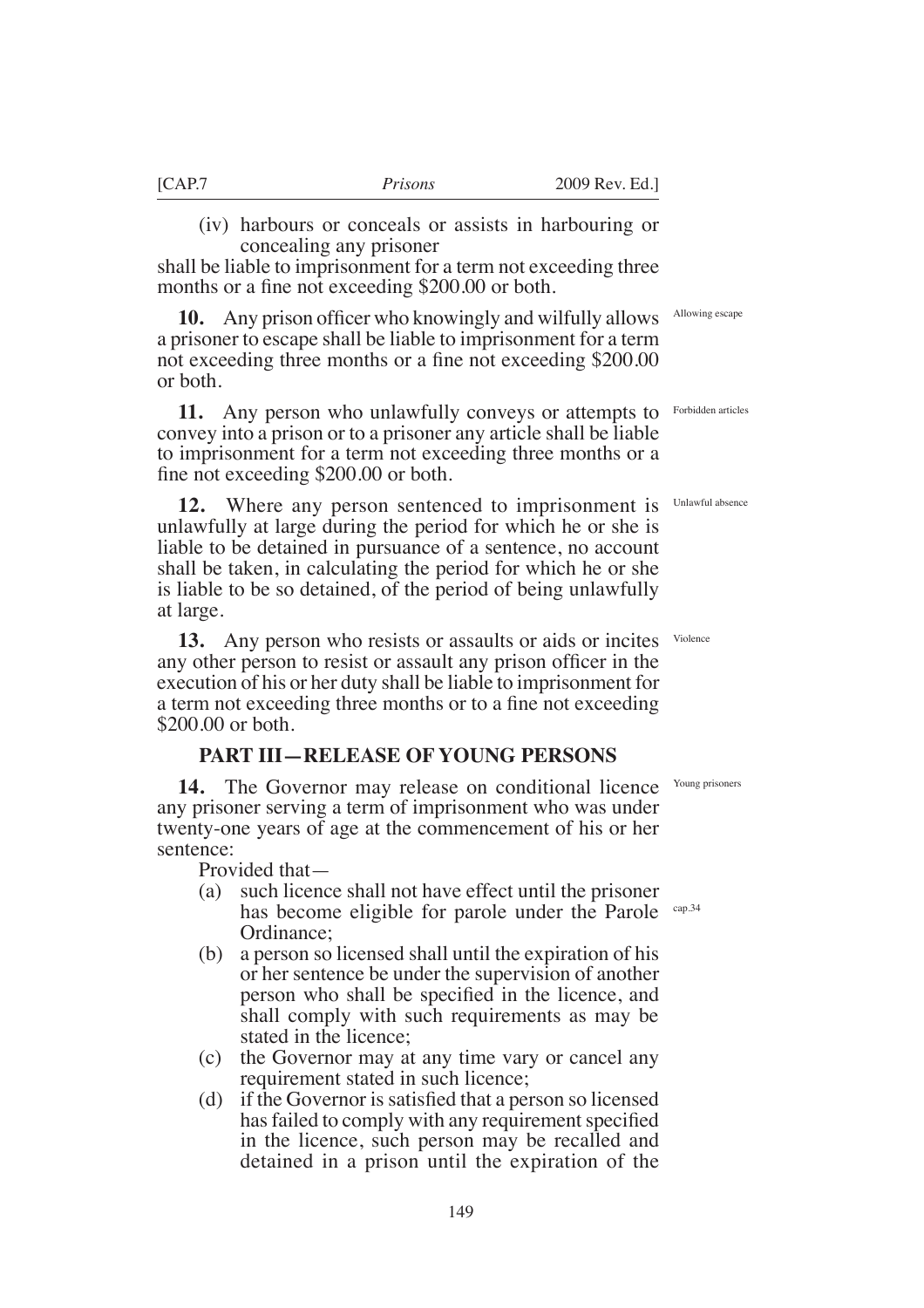sentence or his or her release on parole.

# **PART IV—GENERAL PROVISIONS FOR ADMINISTRATION OF PRISONS**

Admission, search and briefng of prisoners

**15.**—(1) Immediately upon the admission of a prisoner into a prison, the Superintendent shall cause to be entered—

- (a) in the Prisoners Admission Book the name of the prisoner, whether he or she is convicted, and, if so, the date of commencement and expiration of the sentence, the age, height, weight and other details relevant to the identifcation of the prisoner;
- (b) in the Reconviction Book the name of every prisoner admitted into prison on a second or subsequent conviction; and
- (c) in the Prisoners' Property Book any property found upon the prisoner at the time of admission into prison.

(2) Immediately upon the admission of a prisoner into prison the prisoner shall be searched by a prison officer of the same gender as the prisoner concerned, in as seemly a manner (out of sight of other prisoners) as is appropriate for the discovery of anything concealed.

(3) Every prisoner shall be provided, within 24 hours of admission into prison, with suffcient information about these regulations and any other matters which it is necessary for him or her to know, including the proper method of making requests and complaints.

(4) The Superintendent may require that any prisoner admitted into prison be photographed or fngerprinted or both.

(5) A copy of these regulations shall be made available to any prisoner who requests it.

**16.**—(1) The Superintendent shall, at intervals of not more than three months, assess prisoners according to their age, temperament and record, with a view to classifying them in accordance with the security ratings set out in the First Schedule.

(2) In pursuance of subregulation (1), the Superintendent shall keep, maintain and make available for inspection by the Governor or the Committee at their request a Prisoners Classifcation Book.

(3) As far as reasonably possible, unconvicted prisoners shall be kept apart from convicted prisoners, unless any unconvicted prisoner consents to associating with convicted prisoners.

Female prisoners

Classification and separation of prisoners

**17.**—(1) Female prisoners shall be kept entirely separate

150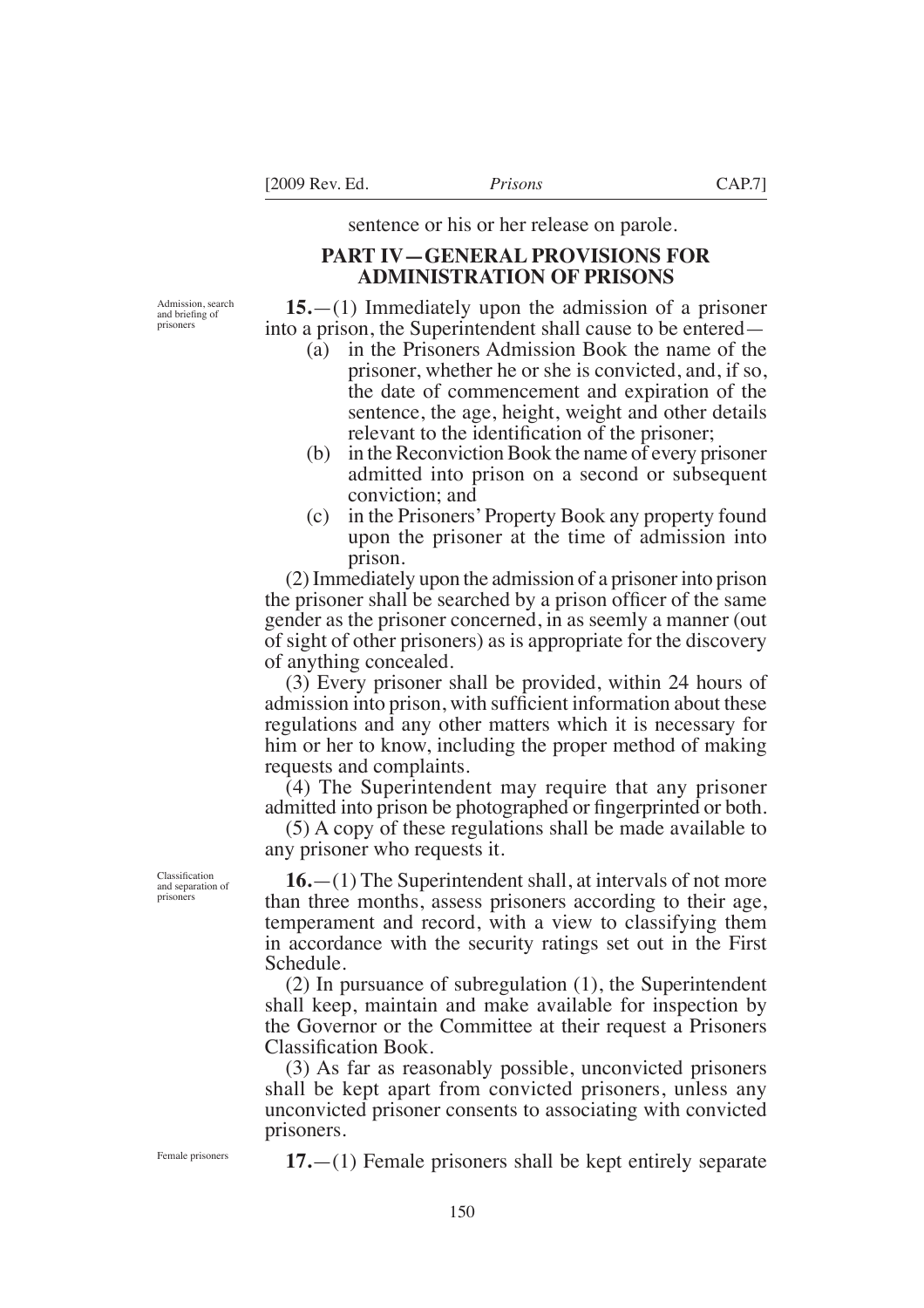from male prisoners.

(2) The Superintendent may, subject to any conditions he or she thinks ft, permit a female prisoner to nurse or tend her infant child in prison, in which case everything necessary for the child's maintenance and care shall be provided there.

Privileges

**18.**—(1) For the encouragement of the good conduct, industry and rehabilitation of prisoners the Superintendent shall, subject to the approval of the Governor, establish a system of privileges for the prison, including schemes for the employment of prisoners.

(2) The Governor shall determine how money earned under any approved scheme for the employment of prisoners shall be used, including the percentage payable to prisoners participating in the scheme.

Temporary release

**19.**—(1) The Superintendent may, subject to any conditions he sees ft to impose, authorise the temporary unsupervised release of a convicted prisoner, to enable him or her to engage in employment, to receive training, or to participate in any special activity, which would be of assistance in the prisoner's transition to freedom.

(2) Subregulation (1) shall apply to any prisoner serving an adjudged sentence of 9 months or more.

(a) if the prisoner has served at least ffty percent of his adjudged sentence and has demonstrated satisfactory behaviour as a prisoner; and

he or she has obtained or arranged, as the case may be, paid employment, self employment, training, or a special activity, which is consistent with his or her being required to spend evenings and nights at the prison; and

the prisoner has demonstrated that such employment, training or special activity would assist in his or her rehabilitation; or

(b) otherwise at the discretion of the Superintendent .

(3) Subregulation (1) shall also apply to any convicted prisoner or class of convicted prisoners exempted by order of the Governor in the public interest.

(4) Any unauthorised absence by any prisoner from any employment, training or special activity permitted under this regulation, may lead to the immediate withdrawal of such prisoner's temporary release privileges.

(5) During any period of temporary release under subregulation (1), a prisoner shall return to prison immediately at the conclusion of the session of work, training or special activity, for which such release is authorised under this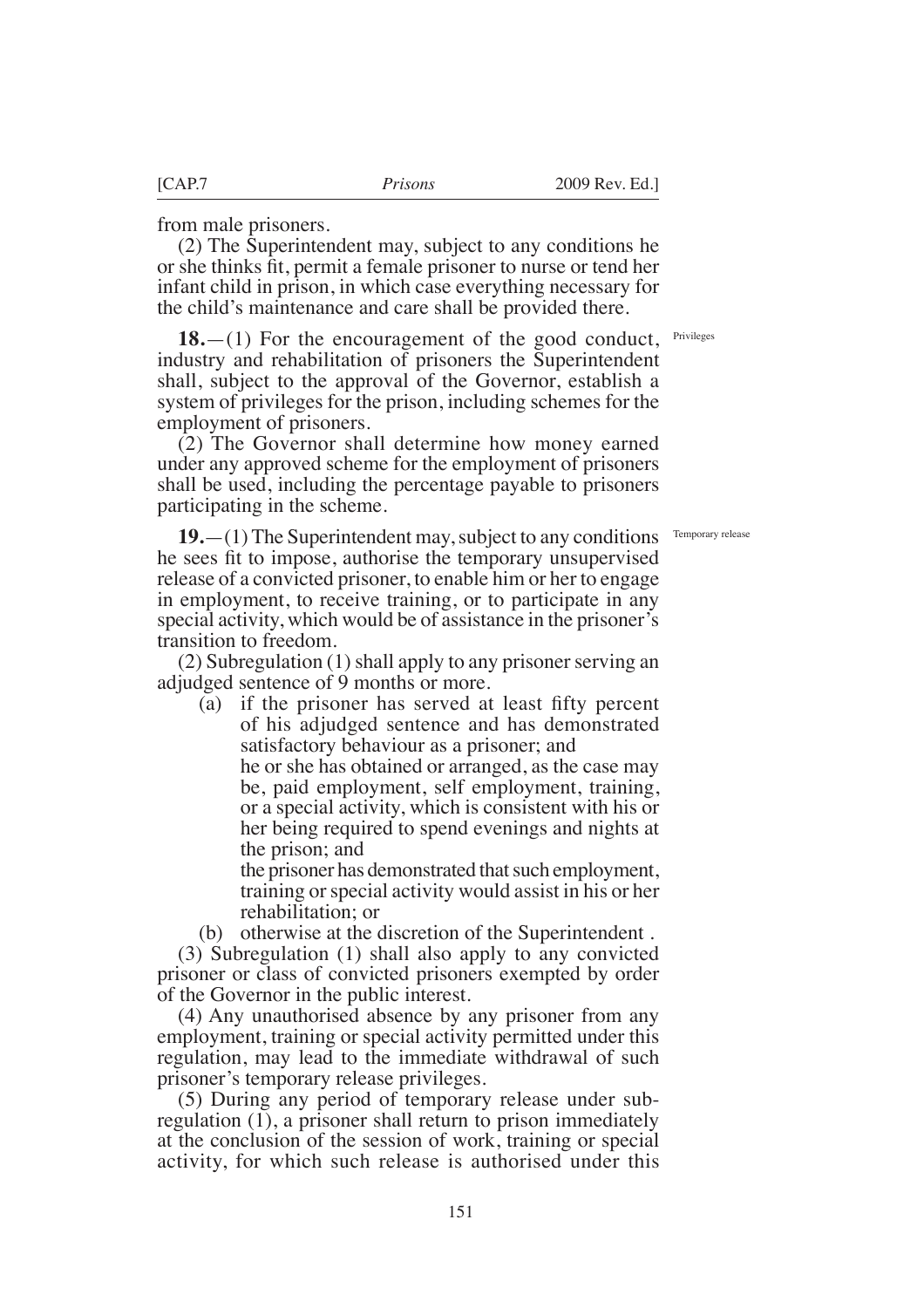regulation.

(6) The Governor shall determine how any money earned by a prisoner under this regulation shall be disposed of, including the proportions to be applied towards his or her upkeep, retained to be available for his or her other beneft upon release and be available for personal use.

(7) A prisoner temporarily released under subregulation (1) may be recalled to prison at any time, whether the conditions of release have been broken or not.

**20.**—(1) Every request by a prisoner to see the Superintendent or the Committee shall be recorded in the Application Book by the prison officer to whom it is made and promptly communicated to the Superintendent.

(2) The Superintendent, as soon as practicable after being informed of a request under subregulation (1), shall—

- (a) if the request is addressed to the Superintendent, be available to hear it on any day other than Saturday, Sunday, or a public holiday;
- (b) if the request is addressed to the Committee, inform a member of the Committee of the request.

**21.**—(1) A prisoner shall be treated as being of the religious denomination (if any) stated on his or her record upon admission into prison or otherwise disclosed to a prison officer.

(2) The Superintendent shall approve the choice by any recognised religious denomination of a pastor to a prison or any minister of religion and shall also approve the nomination of any substitute for the pastor or minister if absent.

(3) A pastor or minister of religion may—

- (a) interview every prisoner individually as soon as practicable after the prisoner's admission into and release from prison;
- (b) unless other arrangements are made, read the burial service at the funeral of any prisoner of that denomination who dies in prison;
- (c) visit prisoners of that denomination as regularly as practicable; and
- (d) conduct divine service for the prisoners of that denomination at such intervals as may be approved by the Superintendent and on the special days of religious observance pertaining to the denomination.

(4) Where a prisoner belongs to a denomination for which no minister has been appointed, the Superintendent shall do what he reasonably can, if so requested by the prisoner, to arrange that he or she be visited by a minister or representative of that denomination.

Requests by prisoners to see certain authorities

Religious ministration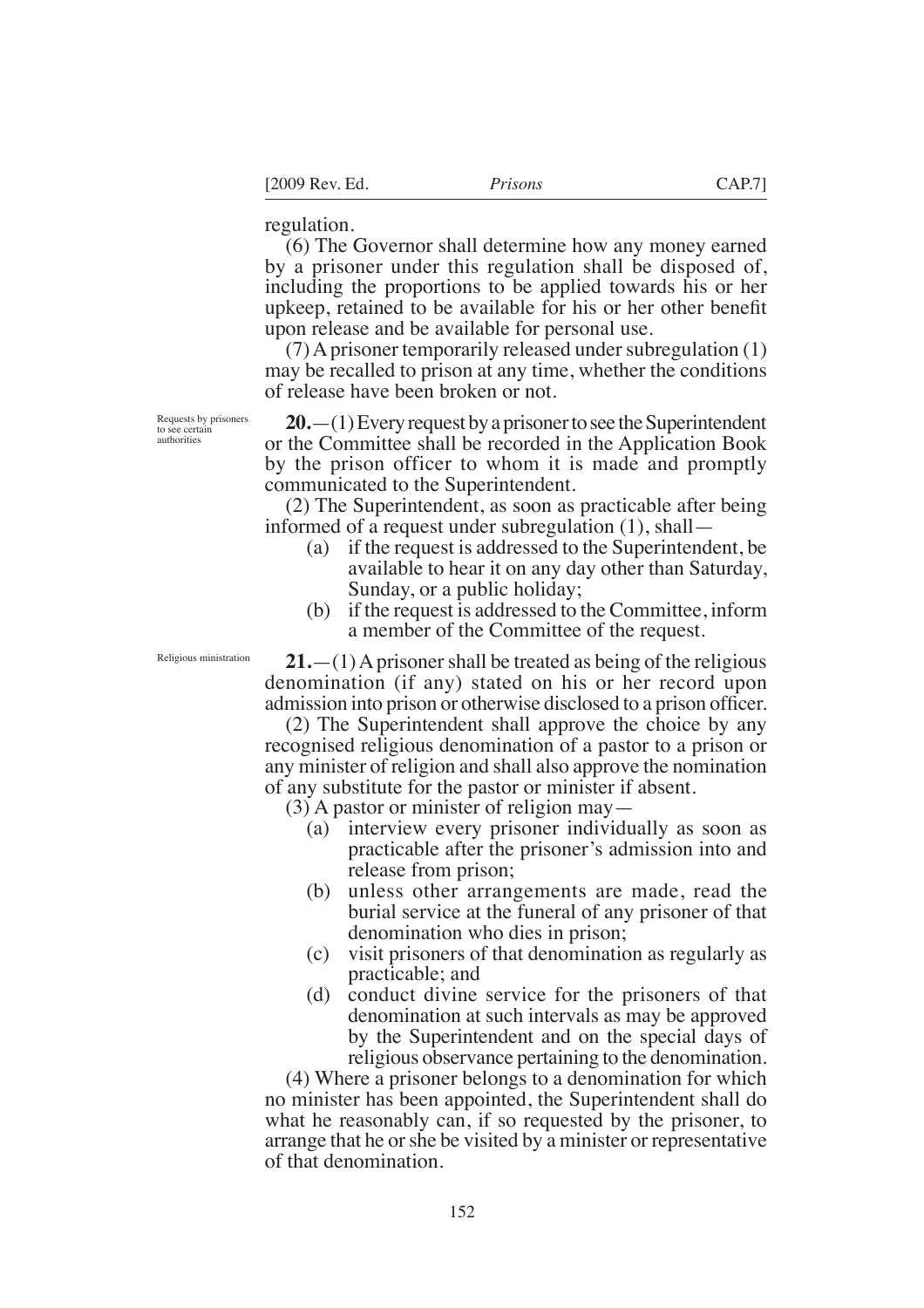(5) The Superintendent shall not require prisoners to do non-essential work on the Sabbath Day.

(6) So far as is reasonably practicable, there shall be available for the personal use of every prisoner such religious books as are approved by the Superintendent for use in prisons.

**22.**  $-(1)$  The Medical Officer shall have the responsibility  $\frac{IIIness}{prisoners}$ for the care of the mental and physical (including dental) health of the prisoners.

(2) Every request by a prisoner to see the Medical Offcer shall be recorded in the Medical Book by the prison officer to whom it is made and promptly communicated to the Medical Officer.

(3) The Medical Offcer may by any means available call another medical or dental practitioner into consultation, and shall do so, if time permits, before instituting any signifcant treatment.

(4) If an unconvicted prisoner desires the attendance of a private medical or dental practitioner and will pay any expense incurred, the Superintendent shall, if satisfed that there are reasonable grounds for the request, allow the prisoner to be attended by such medical practitioner or dentist.

(5) The Medical Offcershall report in writing immediately to the Superintendent in the case of any prisoner—

- (a) suffering from a contagious disease; or
- (b) whose health is likely to be injuriously affected by continued imprisonment or any conditions of imprisonment,

and the Superintendent shall thereupon without delay send a copy of the report to the Governor with his recommendation as to what should be done.

(6) The Medical Offcer shall report in writing to the Superintendent in the case of any prisoner whose mental condition appears to require that special arrangements be made for the prisoner's supervision or care and the Superintendent may approve any such arrangements.

(7) The Medical Offcer shall inform the Superintendent if he or she suspects any prisoner of having suicidal intentions and such prisoner shall thereupon be placed under special observation.

(8) If a prisoner dies, becomes seriously ill, sustains any severe injury or is removed to a hospital on account of mental or physical disorder, the Superintendent shall, if the address concerned is known, inform the prisoner's spouse or next of kin and also any person who the prisoner may reasonably have asked should be informed.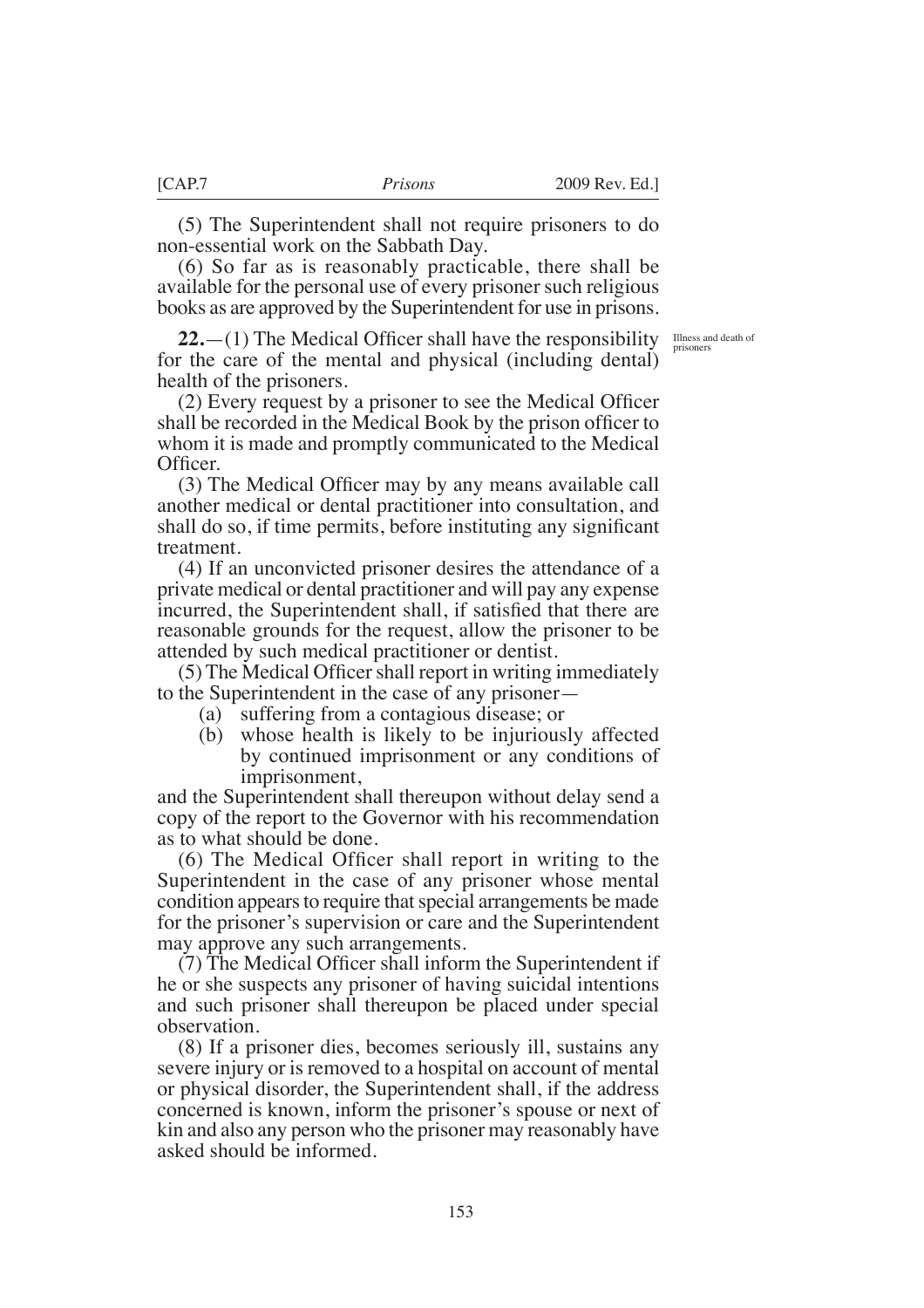Clothing of prisoners

**23.**—(1) An unconvicted prisoner may wear his or her own clothing and arrange for it to be supplied from outside the prison, if such clothing is adequate, clean and tidy, but this regulation shall otherwise apply to him or her as to a convicted prisoner.

(2) A convicted prisoner shall be provided with clothing adequate for the climate and consistent with good health in accordance with a scale approved by the Superintendent.

(3) The clothing referred to in subregulation (2) includes protective clothing for use at work where it is needed.

(4) Subject to subregulation (5), a convicted prisoner shall wear only the clothing provided under this regulation unless the Superintendent directs otherwise.

(5) A prisoner required to be taken in custody to any court shall wear his or her own clothing or clothing different from that worn in prison.

**24.**—(1) Subject to any directions of the Governor, an unconvicted prisoner may arrange at his own expense for food to be supplied to him or her from outside the prison.

(2) Subject to any directions of the Governor, or as advised by the Medical Officer, no convicted prisoner shall—

- (a) be allowed to have any food other than that ordinarily provided;
- (b) be given less food than is ordinarily provided:

Provided that the Superintendent in his discretion may permit a prisoner to receive prepared food.

(3) The food provided shall be wholesome, nutritious, well prepared and served, reasonably varied and sufficient in quantity.

(4) The Medical Offcershall whenever practicable inspect the food both before and after it is prepared, and shall report any defciency or defect to the Superintendent.

Alcohol and tobacco

**25.**—(1) No prisoner shall be allowed to have any intoxicating liquor except under a written order of the Medical Offcer specifying the quantity permitted and the name of the prisoner.

(2) No prisoner shall be allowed to smoke or have any tobacco except as a privilege under regulation 18 and in accordance with any directions of the Superintendent.

**26.**—(1) No room or cell shall be used as sleeping accommodation unless certifed by the Governor—

(a) as being capable of accommodating a specifed maximum number of prisoners who may sleep or be confned at one time therein, which number shall not be exceeded without the authority of the

Food

Accommodation and hygiene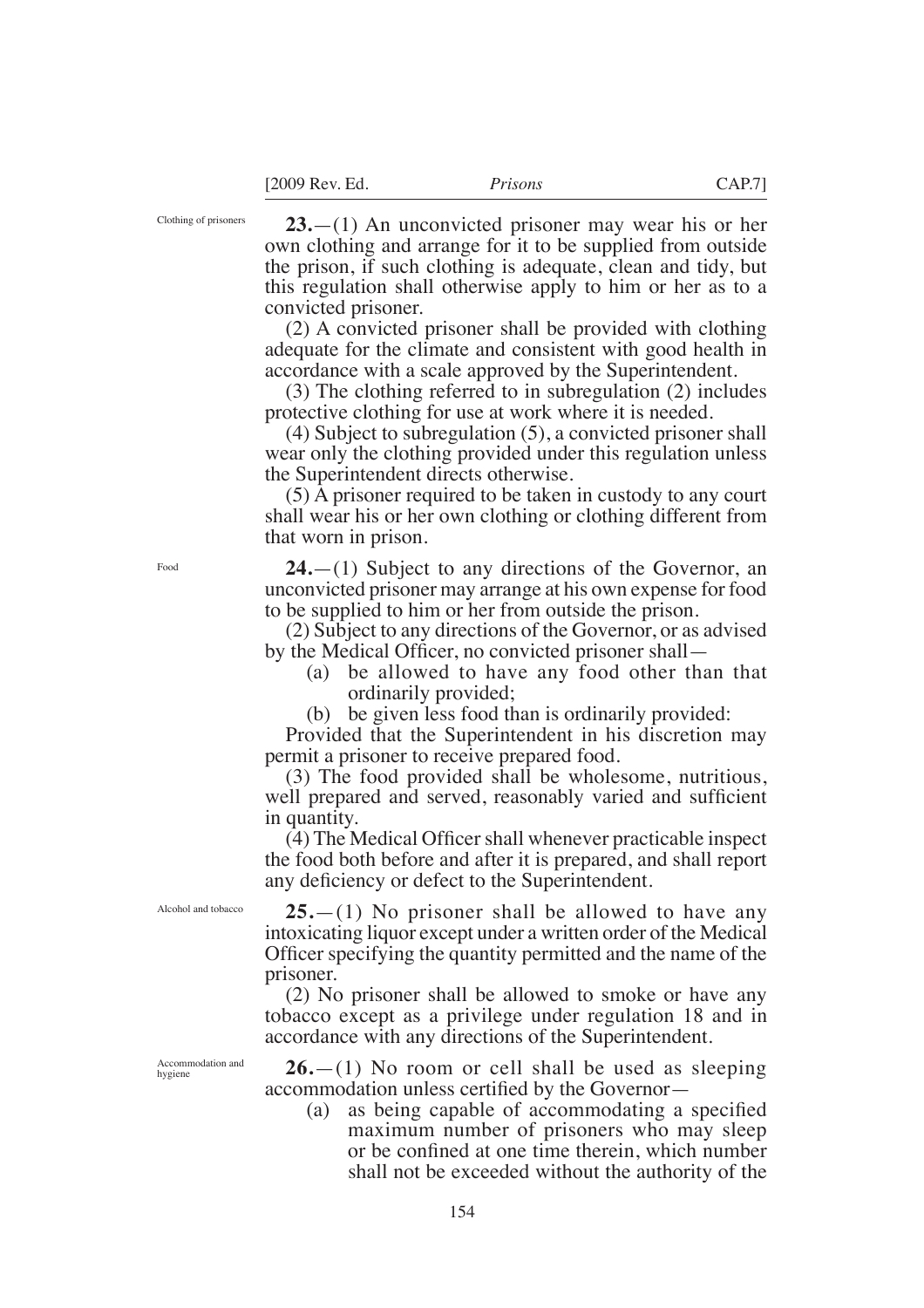Governor; and

(b) as being otherwise suitable for the confnement of any prisoner.

(2) Each prisoner shall be provided with a separate bed and with separate bedding adequate for warmth and health.

(3) Every prisoner shall be provided with toilet articles necessary for his or her health and cleanliness, which shall be replaced as necessary.

(4) Every prisoner shall be required to wash at proper times, have a shower on admission into prison and thereafter at regular intervals consistent with his or her personal hygiene and, in the case of a male prisoner not exempted by the Superintendent, to shave or be shaved daily and to have his hair cut as may be necessary for neatness:

Provided that a male prisoner shall not be required to have his hair cut or any beard or moustache usually worn by him shaved off if he keeps the same tidy, unless the Medical Officer directs this to be done for the sake of health or cleanliness.

(5) A female prisoner's hair shall not be cut without her consent except where the Medical Officer certifies in writing that this is necessary for the sake of her health or cleanliness.

 $27.$ —(1) A prison officer shall have the power to search—

Power of search

- (a) any prisoner; or
- (b) the cell occupied by any prisoner,

for the purpose of ascertaining whether a prisoner has possession of any prohibited or unauthorised article.

(2) A prison offcer searching a prisoner or cell by virtue of this regulation—

- (a) shall have every regard for decency and if conducting a strip search shall do so out of sight of other prisoners;
- (b) may use reasonable force where necessary; and
- (c) may seize and detain any prohibited or unauthorised article found on the prisoner or in his or her cell during the course of the search.

(3) In this regulation prohibited or unauthorised article, in relation to a prison, means any article which the prisoner is not authorised by these regulations or by the Superintendent to have in his or her possession or, as the case may be, in his or her possession in any particular part of the prison.

(4) The Superintendent may direct the Medical Offcer, or deputy being of the same gender as the prisoner concerned,—

(a) to conduct, with or without the consent of the prisoner, an intrusive bodily search of him or her for the purpose of discovering any prohibited or unauthorised article; and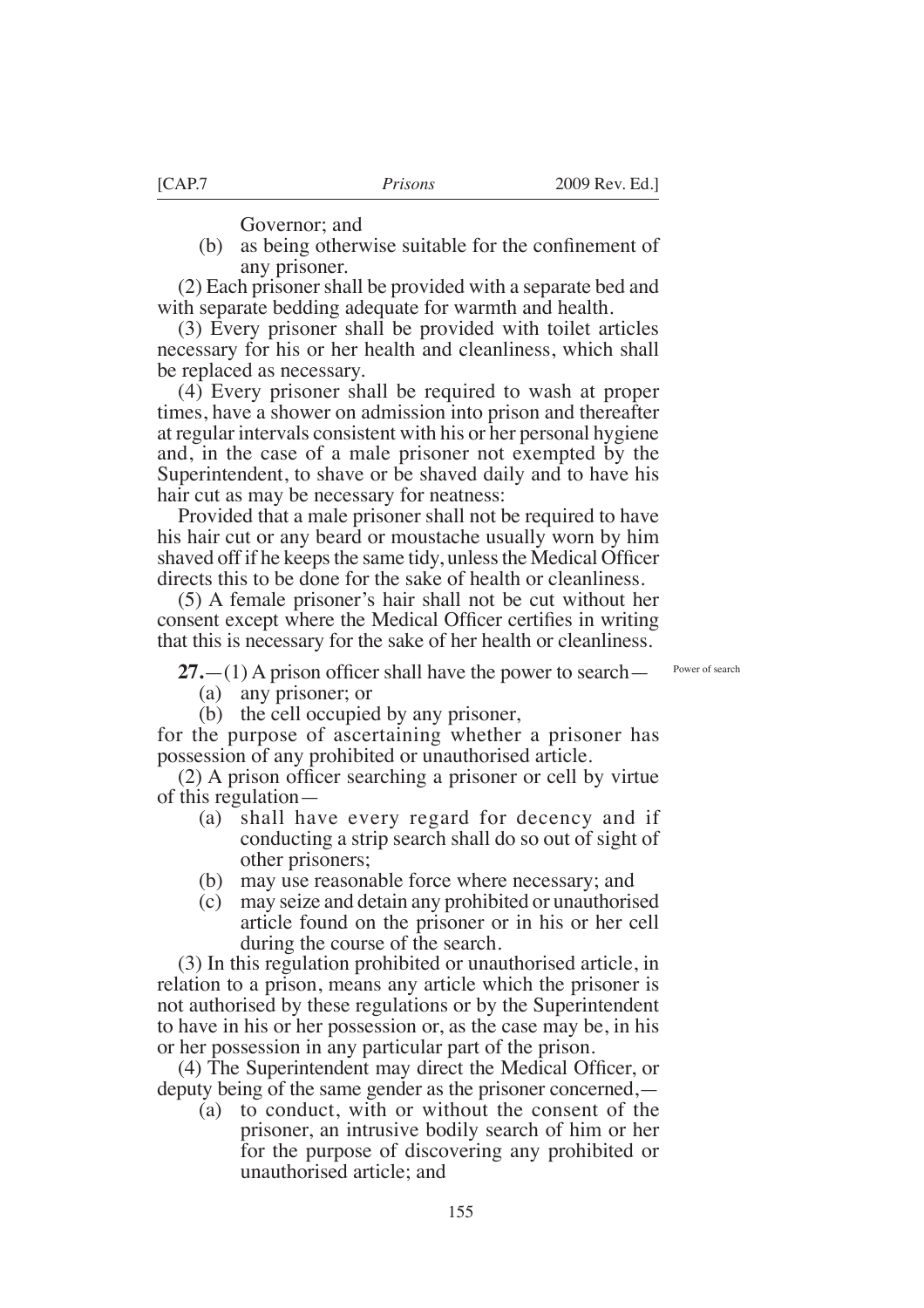[2009 Rev. Ed. *Prisons* CAP.7]

(b) to obtain samples from a prisoner of such bodily samples as may be necessary to detect illness or drug abuse:

Provided that no sample other than urine or saliva may be obtained from the prisoner without his or her consent.

(5) Every search of a person authorised by this regulation shall be conducted by a prison officer of the same gender as the prisoner.

**27A.** On any occasion when a strip search is conducted of a prisoner that search shall be conducted in accordance with the provisions of the Second Schedule.]

### **(Inserted by Regulations 13.10.04)**

**28.**—(1) Subject to section 6(2) of the ordinance, a prisoner not engaged in outdoor work shall be given exercise in the open air for not less than one hour each day, if health permits:

Provided that exercise consisting of physical training may be given indoors instead of in the open air.

(2) The period of exercise referred to in subregulation (1) may be reduced in special circumstances by the Superintendent.

(3) The Medical Offcer shall decide upon the ftness of every prisoner for exercise and physical training and may excuse a prisoner from or modify any activity on medical grounds.

**29.**—(1) A convicted prisoner may be required to do useful work for not more than the whole of the morning on any weekday and arrangements shall be made to allow prisoners to work where possible outside the cells and in association with one another.

(2) The Medical Offcer may excuse a prisoner from work on medical grounds, and no prisoner shall be set to do work which is not of a class for which he or she has been passed by the Medical Officer as being fit.

(3) No prisoner shall work in the service of another prisoner or a prison offcer, or for the private beneft of any person, without the authority of the Governor.

(4) An unconvicted prisoner may, if he or she wishes, with the approval of the Superintendent, perform work as if he or she were a convicted prisoner.

(5) Prisoners may be paid for their work at rates approved by the Governor, either generally or in relation to particular cases.

(6) Every prisoner shall be searched immediately on return from outside work.

(7) Prisoners at work outside the prison shall at all times be under supervision of a prison officer or of a person approved

[Rules for strip searches.

Daily exercise

Work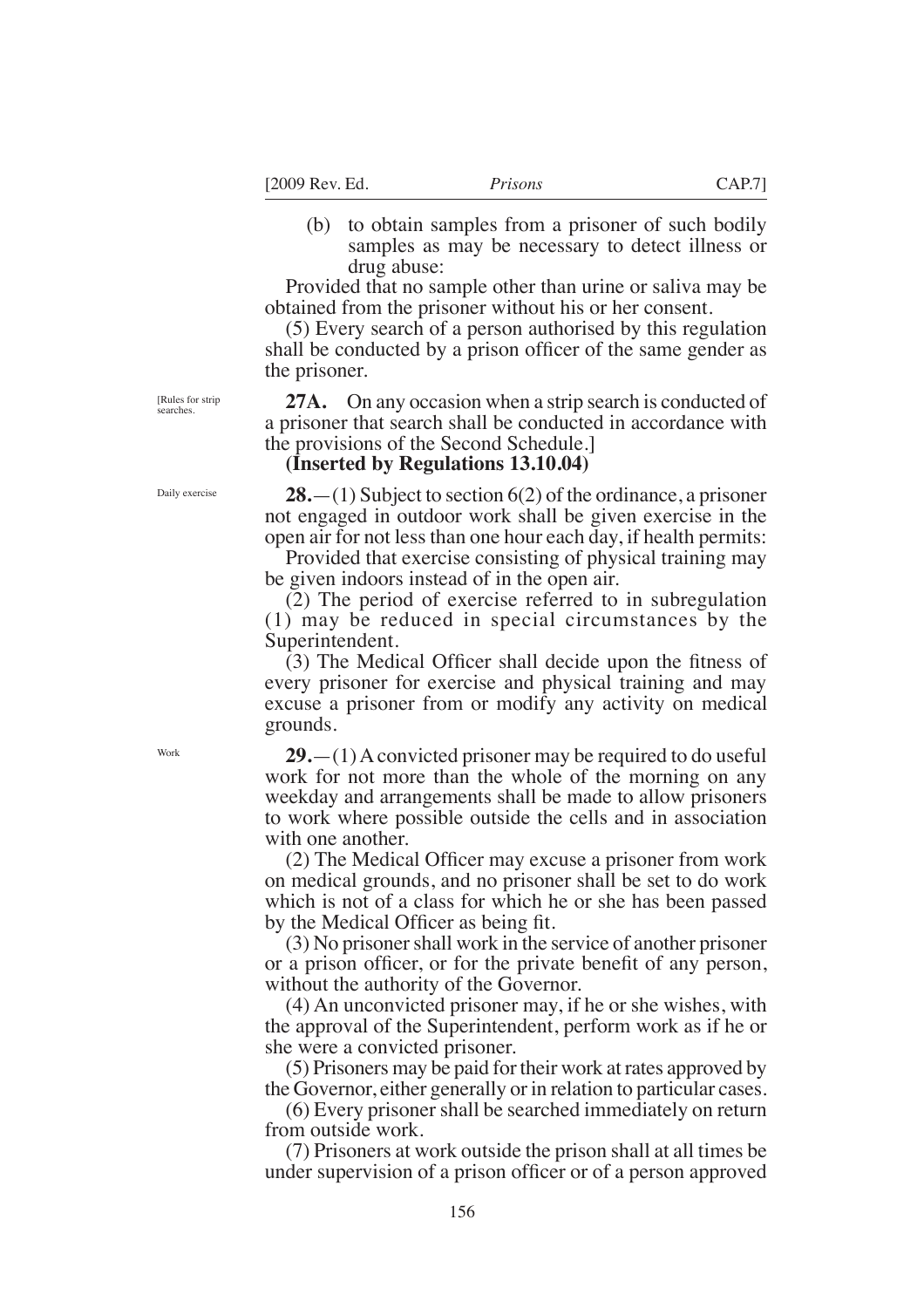by the Superintendent as being responsible for the supervision of any prisoner.

(8) No prisoner classifed as a Category A or B prisoner in the Schedule shall be permitted to work outside the prison except with the consent of the Governor.

**30.**—(1) Every prisoner able to benefit from any educational facilities at a prison shall be encouraged to do so.

(2) Programmes of daytime and evening educational classes may be arranged and, subject to the directions of the Superintendent, reasonable facilities may be afforded to prisoners who wish to do so at their own expense to improve their education by correspondence courses or private study, or to practise handicrafts in their spare time.

(3) Special attention shall be paid to the education of illiterate prisoners and if necessary they shall be taught to read and write within the hours normally allotted to work.

(4) Subject to the direction of the Superintendent, every prisoner shall be allowed to have library books and exchange them at the Public Library.

**31.**—(1) The Superintendent shall endeavour to facilitate such relations between a prisoner and his or her family as are desirable in the best interests of both.

(2) A prisoner shall be encouraged and assisted to establish and maintain such relations with persons and agencies in the prison as may, in the opinion of the Superintendent, best promote the interests of his or her family and his or her own social rehabilitation.

(3) From the beginning of a prisoner's sentence, consideration shall be given, whenever possible, in consultation with the appropriate agencies, to the prisoner's future and the assistance to be given to him or her after release.

**32.**—(1) The Superintendent may with a view to securing discipline or the prevention of crime or in the interests of any persons impose restrictions, either generally or in a particular case, upon the communications to be permitted between a prisoner and other persons.

(2) Except as provided by this regulation a prisoner shall not be permitted to communicate with any person outside the prison, or that person with the prisoner, without the leave of the Superintendent.

(3) Except as provided by this regulation every letter or communication to and from a prisoner may be read or examined by the Superintendent or a prison officer deputed by him or her, and the Superintendent may, at his or her discretion, stop any letter or communication on the ground

Education and social welfare

Outside contacts and aftercare

Letters and visits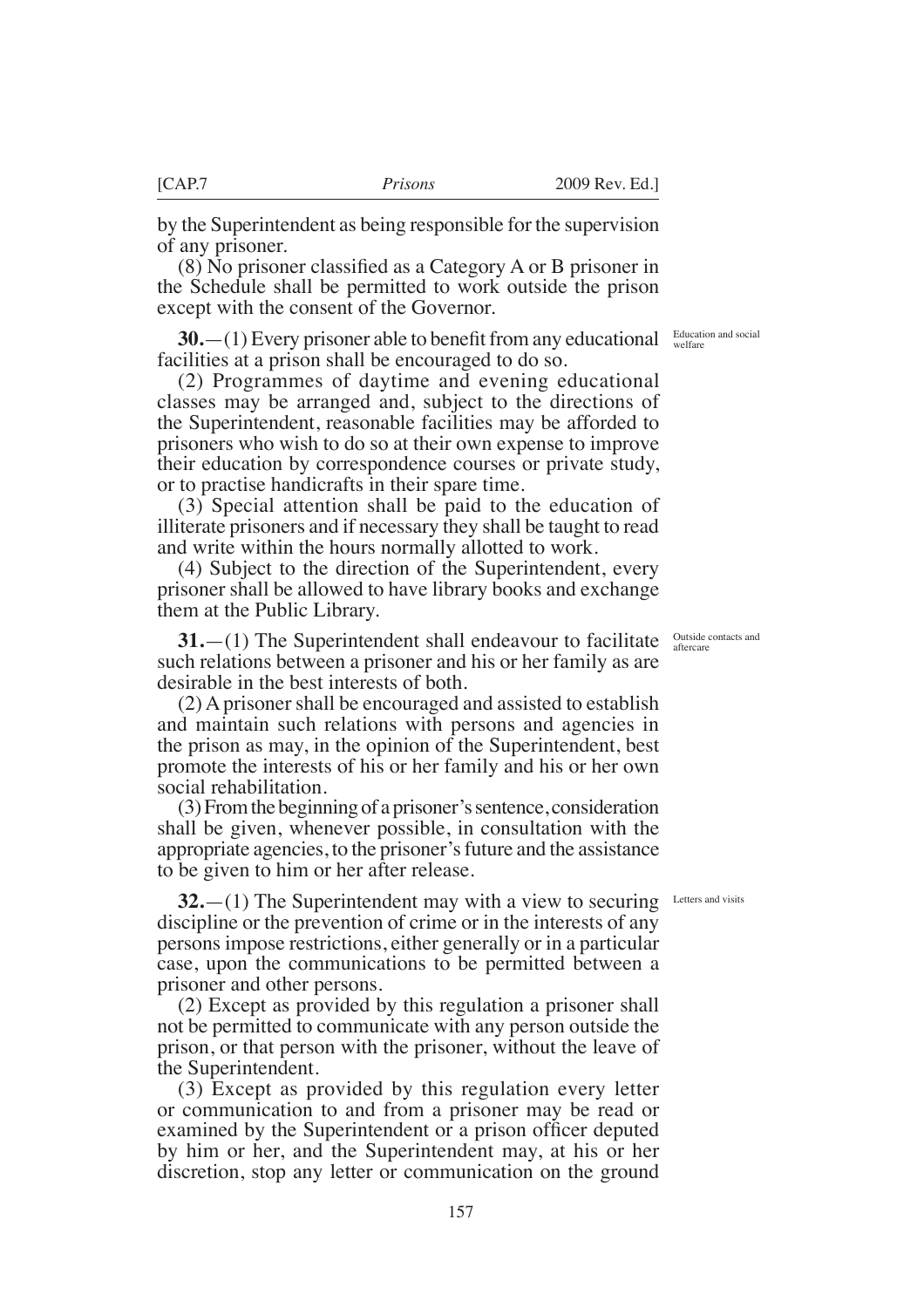that its contents are objectionable or could lead to a breach of prison security.

(4) Every visit to a prisoner shall take place within the sight and, except as provided by regulation 33, the hearing of a prison officer unless the Superintendent otherwise directs.

(5) The Superintendent may give directions, generally or in relation to any visit or class of visit, concerning the days and times when prisoners may be visited.

(6) An unconvicted prisoner may send and receive as many letters and receive as many visits as he or she wishes within such limits and subject to such conditions as the Superintendent may direct either generally or in a particular case.

(7) A convicted prisoner shall be entitled—

- (a) to send and receive a letter on admission into prison and thereafter once a week; and
- (b) to receive a visit every Sunday between the hours of 1pm and 4pm.

(8) The Superintendent may allow a prisoner an additional letter or visit where necessary for the welfare of the prisoner or his or her family.

(9) The Superintendent may allow a prisoner entitled to a visit to send and receive a letter instead.

(10) The Superintendent may defer the right of a prisoner to a visit until the expiration of any period of cellular confnement.

(11) The Committee may allow a prisoner an additional letter or visit in special circumstances and may direct that a visit may extend beyond the normal duration.

(12) The Superintendent may allow additional letters and visits in relation to any class of prisoner.

(13) A prisoner shall not be entitled under this regulation to receive a visit from any person other than a relative or friend except with the leave of the Superintendent.

 $33$ — $(1)$  A police officer may, with the consent of the Superintendent, interview any prisoner willing to see him.

(2) A person detained in prison in default of payment of a sum of money may communicate with and be visited at any reasonable time on a weekday by any relative or friend to arrange for payment in order to secure his release from prison.

(3) The legal adviser of a prisoner in any legal proceedings, civil or criminal, to which the prisoner is a party shall be afforded reasonable facilities for interviewing him or her in connection with those proceedings out of hearing but in the sight of a prison officer.

(4) A prisoner's legal adviser may, with the leave of the

Visits and communication in connection with legal and other proceedings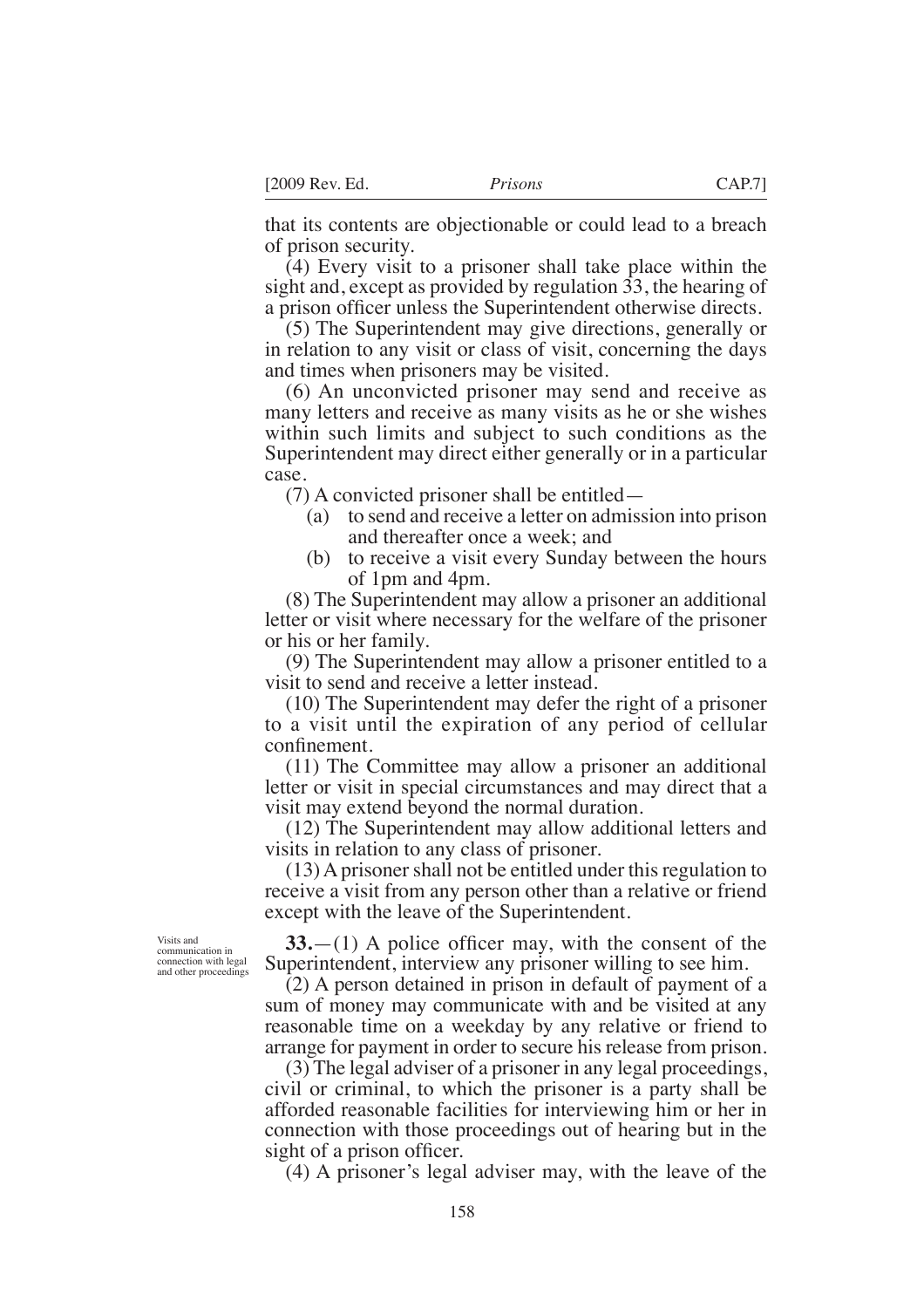Superintendent, interview the prisoner in connection with any legal business in the sight and hearing of a prison officer.

(5) A prisoner who is a party to any legal proceedings may correspond with his legal adviser in connection with the proceedings and unless the Superintendent has reason to suppose that any such correspondence contains matter not relating to the proceedings it shall not be read or stopped under regulation 32 (3).

(6) A prisoner shall on request be provided with any writing materials necessary for the purpose of subregulation (5).

(7) Subject to any directions given in the particular case by the Superintendent, a medical practitioner selected by or on behalf of a prisoner who is a party to legal proceedings shall be afforded reasonable facilities for examining him or her in connection with the proceedings and may do so out of hearing but in the sight of a prison officer who shall be of the same gender as the prisoner.

(8) Subject to any directions of the Superintendent, a prisoner may correspond with a lawyer for the purpose of obtaining legal advice concerning any cause of action in relation to which the prisoner may become a party to civil proceedings or for the purpose of instructing the lawyer to issue such proceedings.

> Custody outside prison

**34.**—(1) A person being taken to or from a prison in custody shall be exposed as little as possible to public observation and proper care shall be taken to protect him or her from curiosity and insult.

(2) A prisoner required to be taken in custody anywhere outside a prison shall be kept in the custody of a prison offcer.

**35.**—(1) Subject to any directions of the Superintendent, an unconvicted prisoner may be supplied at his or her own expense with books, newspapers, writing material and any other means of occupation except any that appear objectionable to the Visiting Committee or, pending consideration by them, to the Superintendent.

(2) Anything other than cash or other property which a prisoner is allowed to retain shall be taken into the Superintendent's custody. An inventory of the prisoner's property shall be kept and he or she shall be required to sign it after having a proper opportunity to see that it is correct.

(3) Any cash which a prisoner has at a prison shall be paid to the Government Treasurer for safe keeping during the term of imprisonment or, if the prisoner so requests, to the spouse or dependants of the prisoner.

(4) Any article belonging to a prisoner which remains

Prisoners' property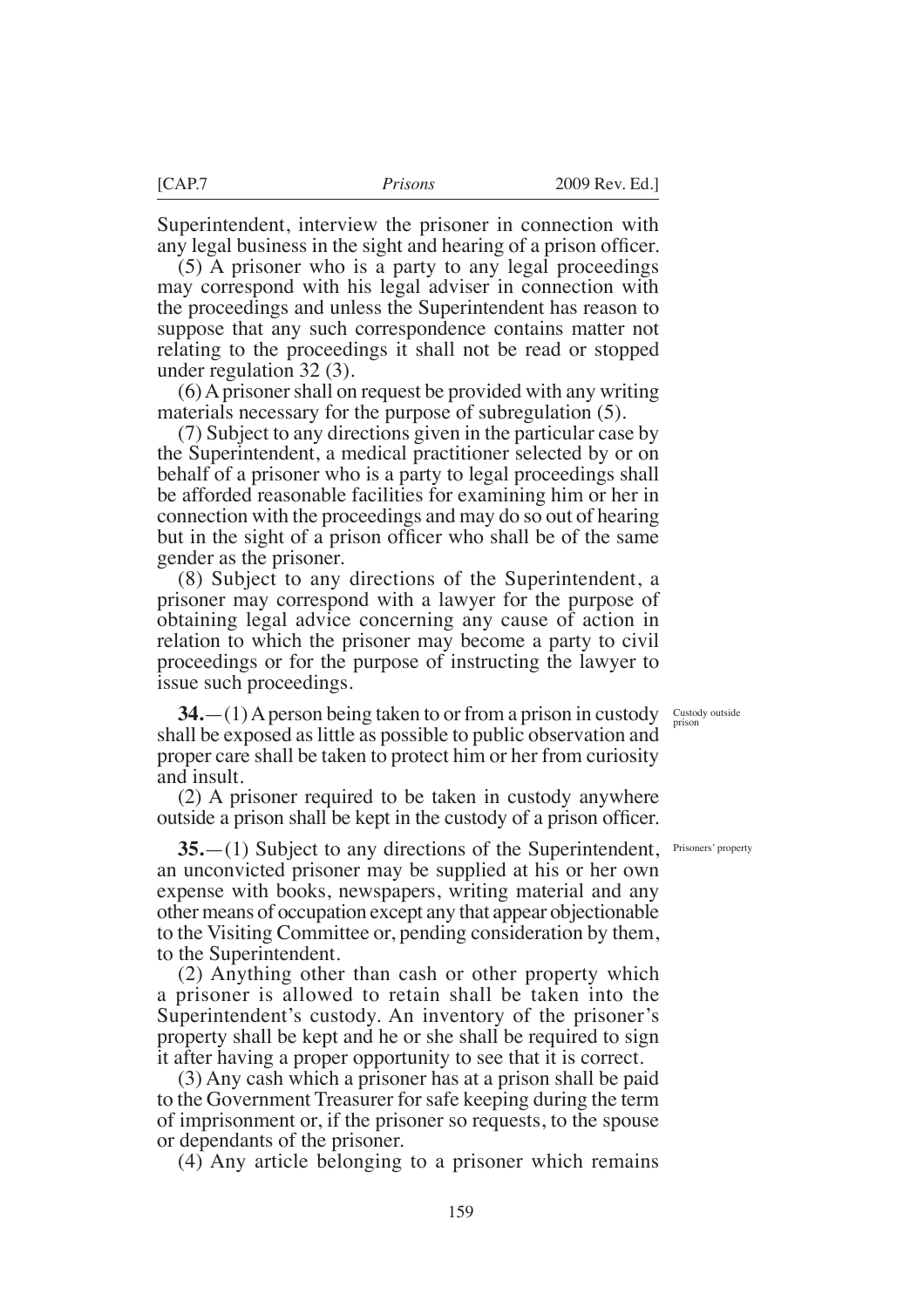unclaimed for a period of more than three years after he or she leaves prison or dies may be sold or otherwise disposed of and the nett proceeds of any sale shall be paid into the general revenues of the Islands.

(5) The Superintendent may confscate any unauthorised article found in the possession of a prisoner after his or her admission into prison or concealed or deposited anywhere within the prison.

**36.**—(1) Any money or other article (other than a letter or other communication) sent to a convicted prisoner through the post offce shall be dealt with in accordance with the provisions of this regulation, and the prisoner shall be informed of the manner in which it is dealt with.

(2) Any cash shall, at the discretion of the Superintendent be—

- (a) dealt with in accordance with regulation 35(3); or
- (b) returned to the sender; or
- (c) in a case where the sender's name and address are not known paid into the general revenue of the Islands:

Provided that in relation to a prisoner committed to prison in default of payment of any sum of money, the prisoner shall be informed of the cash and, unless he or she objects to it being so applied, it shall be applied in or towards the satisfaction of the amount due to the judgment creditor.

(3) Any security for money shall at the discretion of the Superintendent—

- (a) be delivered to the prisoner or placed with his or her property at the prison; or
- (b) be returned to the sender; or
- (c) in a case where the sender's name and address are not known or the article is of such a nature that it would be unreasonable to return it be sold or otherwise disposed of and the nett proceeds of any sale applied in accordance with subregulation (2).

### **PART V—DISCIPLINE**

**37.**—(1) Where it appears desirable for the maintenance of good order and discipline or in his or her own interests that a prisoner should not associate with other prisoners, either generally or for particular purposes, the Superintendent may arrange for such prisoner's removal from association accordingly.

(2) A prisoner shall not be removed under this regulation for a period of more than 24 hours without the authority of a member of the Committee. An authority given under this

Removal from association

Money and articles received by post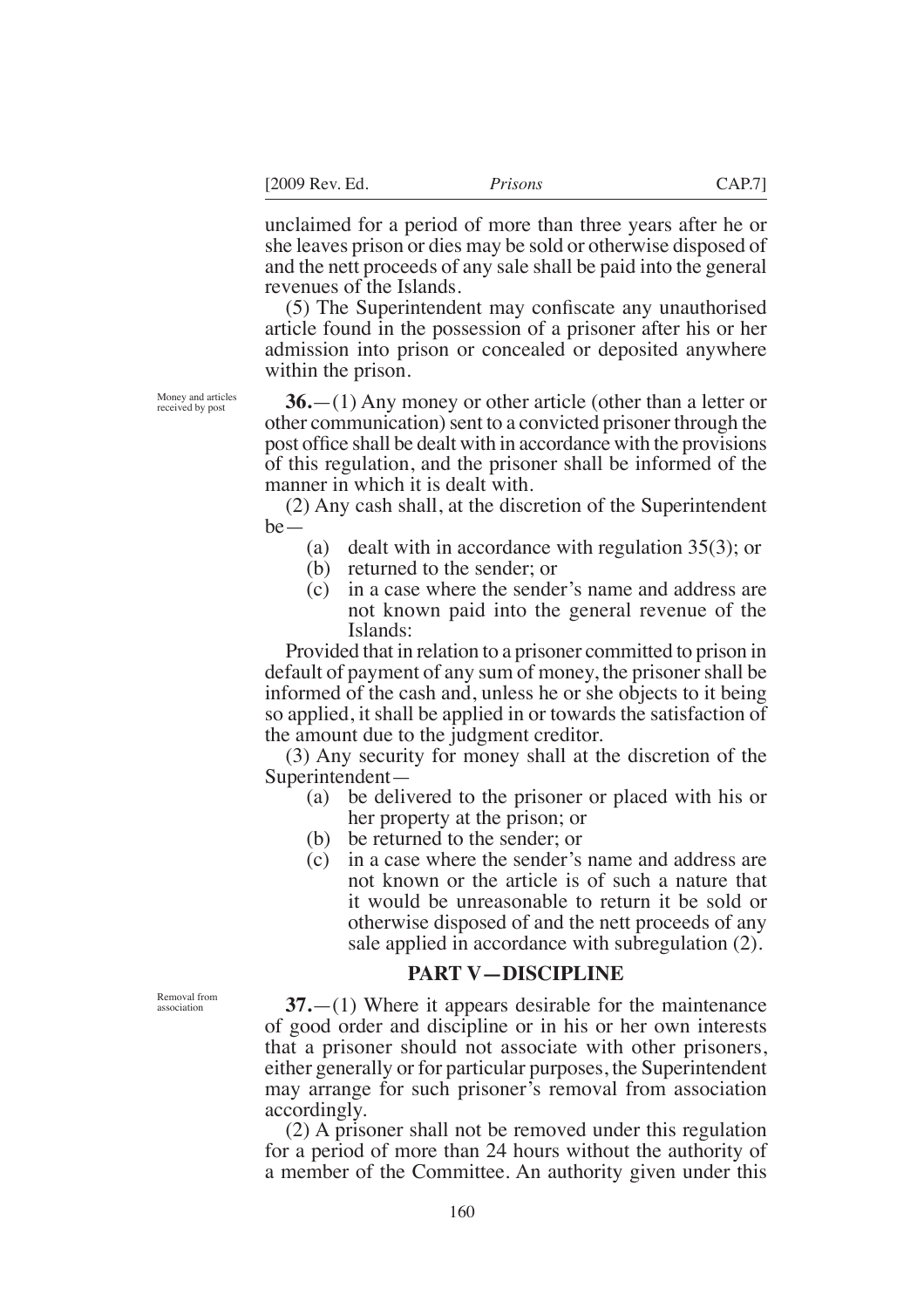subregulation shall be for a period not exceeding one month but may be renewed from month to month.

(3) The Superintendent may arrange at his or her discretion for such a prisoner to resume association with other prisoners and shall do so if in any case the Medical Officer so advises on medical grounds.

**38.**—(1) A prison officer in dealing with a prisoner shall not use force unnecessarily and when the application of force to a prisoner is necessary no more force than is necessary shall be used. Use of force

(2) No prison offcer shall act deliberately in a manner calculated to provoke a prisoner towards indiscipline.

**39.** The Superintendent may order a refractory or violent prisoner to be confned temporarily in a special cell (if available) but a prisoner shall not be so confned as a punishment or after he or she ceases to be refractory or violent.

**40.**—(1) The Superintendent may order a prisoner to be put under restraint where this is necessary to prevent the prisoner from causing injury, damaging property or creating a disturbance.

(2) Notice of such an order shall be given without delay to a member of the Committee and to the Medical Officer.

(3) On receipt of the notice the Medical Offcer shall inform the Superintendent whether or not he or she concurs in the order. The Superintendent shall give effect to any recommendations which the Medical Officer may make.

(4) A prisoner shall not be kept under restraint longer than is necessary nor be so kept for longer than 24 hours without a direction in writing given by a member of the Committee. Such a direction shall state the grounds for the restraint and the time during which it may continue.

(5) Particulars of every case of restraint under the foregoing provisions of this regulation shall be forthwith recorded.

(6) Except as provided by this regulation no prisoner shall be kept under restraint otherwise than for safe custody during removal or on medical grounds by direction of the Medical Offcer. No prisoner shall be put under restraint as a punishment.

**41.** A prisoner commits an offence against discipline if *Offences against* he or she

- (a) mutinies or incites another prisoner to mutiny;
- (b) commits an assault;
- (c) detains any person against his or her will;
- (d) denies access to any part of the prison to any prison

Restraints

Temporary confnement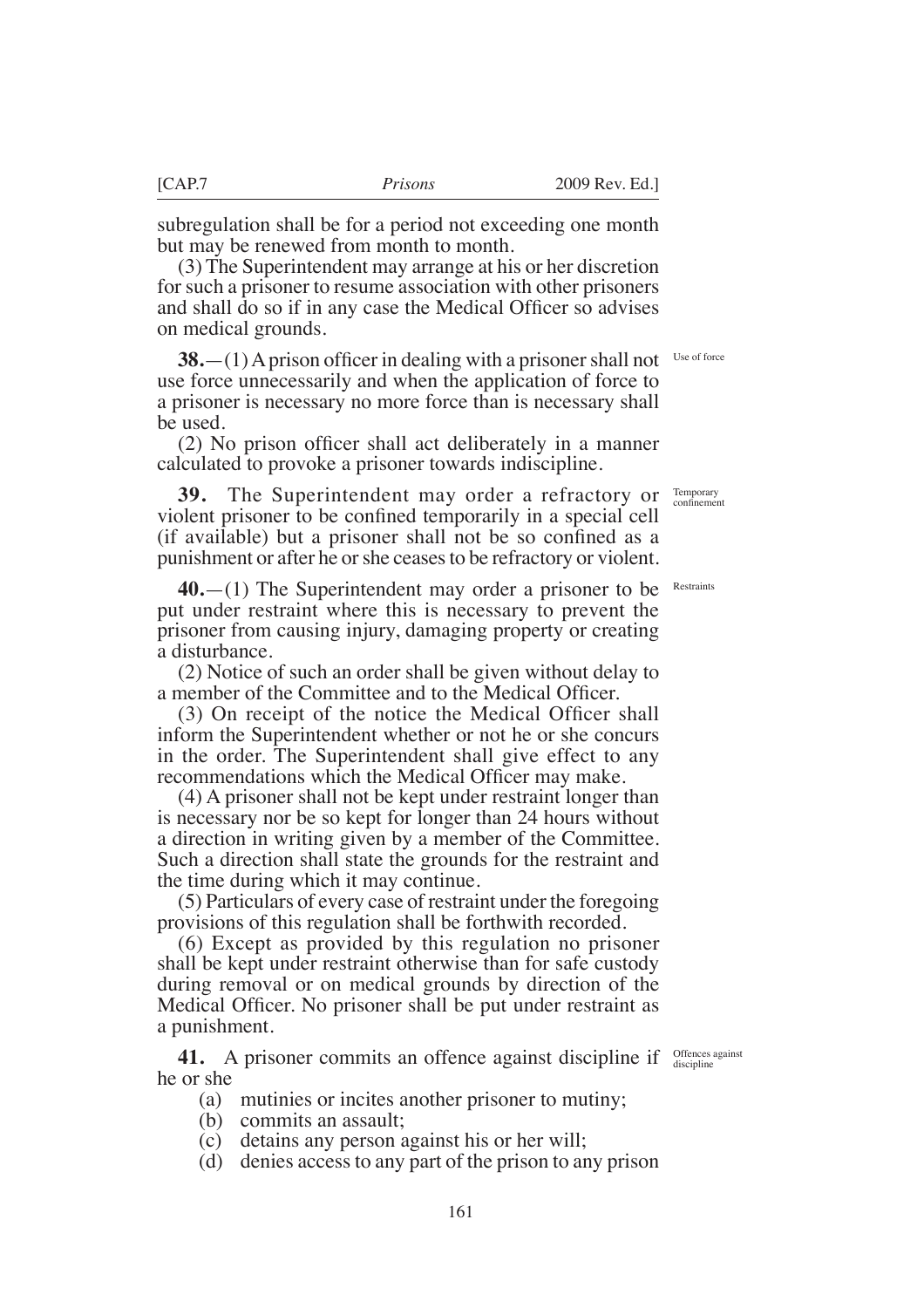officer:

- (e) fghts with any person;
- (f) intentionally endangers the health or personal effects of others or by his or her conduct is reckless whether such health or personal safety is endangered;
- $(g)$  intentionally obstructs an officer in the execution of his or her duty;
- (h) escapes from prison or legal custody;
- (i) fails
	- (i) to return to prison when he or she should return after being temporarily released under regulation19;
	- (ii) to comply with any condition upon which he or she is so released;
- (j) has in his or her possession—
	- (i) any prohibited article; or
	- (ii) a greater quantity of any article than he or she is authorised to have;
- (k) sells or delivers to any person any prohibited article;
- (l) sells or without permission delivers to any person any article which he or she is allowed to have only for personal use;
- (m) takes improperly any article belonging to any other person or to the prison;
- (n) intentionally or recklessly sets fre to any part of the prison or any other property, whether or not his or her own;
- (o) destroys or damages any part of the prison or any other property other than his or her own;
- (p) is absent from any place where he or she is required to be or is present at any place where he or she is not authorised to be;
- (q) is disrespectful to the Superintendent or to any prison officer or to any person visiting the prison;
- (r) uses threatening, abusive or insulting words or behaviour;
- (s) intentionally fails to work properly or, being required to work, refuses to do so;
- (t) disobeys any lawful order;
- (u) disobeys or fails to comply with any rule or regulation applying to him or her;
- (v) makes any false and malicious allegation against a prison officer;
- (w) repeatedly makes groundless complaints;
- (x) in any way offends against good order and discipline;
- (y) attempts to commit, or incites another prisoner to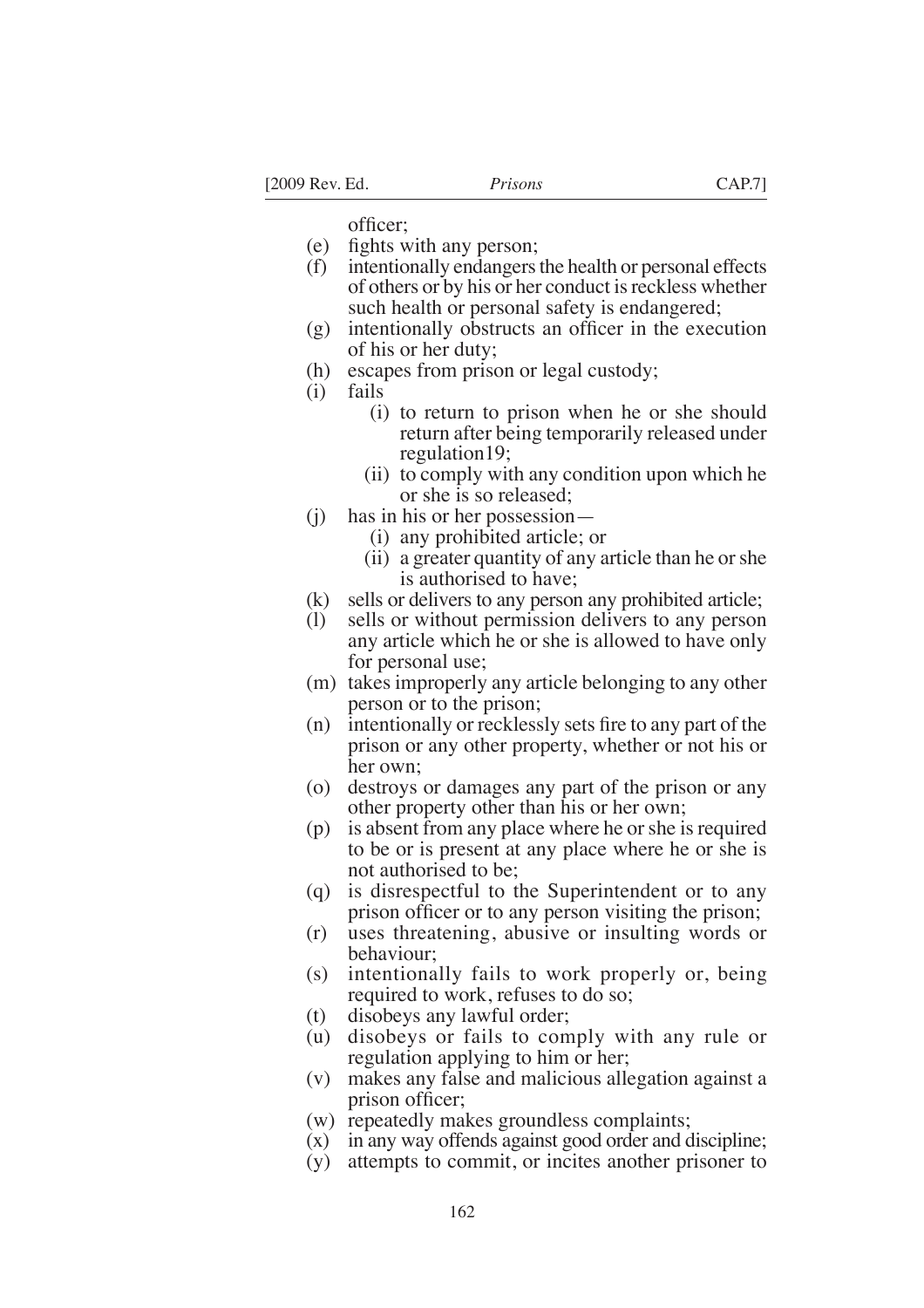commit, or assists another prisoner to commit, any of the foregoing disciplinary offences.

**42.**—(1) Where a prisoner is to be charged with an offence against discipline, the charge shall be laid as soon as possible and, save in exceptional circumstances, within 48 hours of the discovery of the offence.

(2) A prisoner who is to be charged with an offence against discipline may be kept apart from other prisoners pending adjudication of the case.

(3) Every charge shall be inquired into by the Superintendent.

(4) Save in exceptional circumstances every charge shall be frst inquired into not later than the next day, not being a Saturday, Sunday or public holiday, after it is laid.

**43.**—(1) Where a prisoner is charged with an offence against discipline, he or she shall be informed of the charge as soon as possible and, in any case, before the time when it is inquired into by the Superintendent.

(2) At any enquiry into a charge against a prisoner, he or she shall be given a full opportunity of hearing what is alleged and of presenting his or her own case.

**44.**—(1) If the Superintendent fnds a prisoner guilty of an offence against discipline, he or she may, subject to regulation 46, impose one or more of the following punishments—

- (a) a caution;
- (b) forfeiture for a period not exceeding 28 days of any privileges under regulation 18;
- (c) exclusion from associated work for a period not exceeding 14 days;
- (d) stoppage of earnings for a period not exceeding 28 days;
- (e) cellular confnement for a period not exceeding 3 days;
- (f) in the case of an unconvicted prisoner, forfeiture for any period of the right under regulation 35(1) to have the articles there mentioned;
- (g) in the case of an unconvicted prisoner guilty of escaping or attempting to escape, forfeiture of the right to wear his or her own clothing under regulation 23(1).

(2) If a prisoner is found guilty of more than one offence, punishments may be ordered to run consecutively.

(3) In the case of an offence against discipline committed by a prisoner who was under the age of 21 years when it was committed, subregulation (1) shall have effect but—

(a) the maximum period of forfeiture of privileges shall

Disciplinary charges

Rights of prisoners charged

Punishments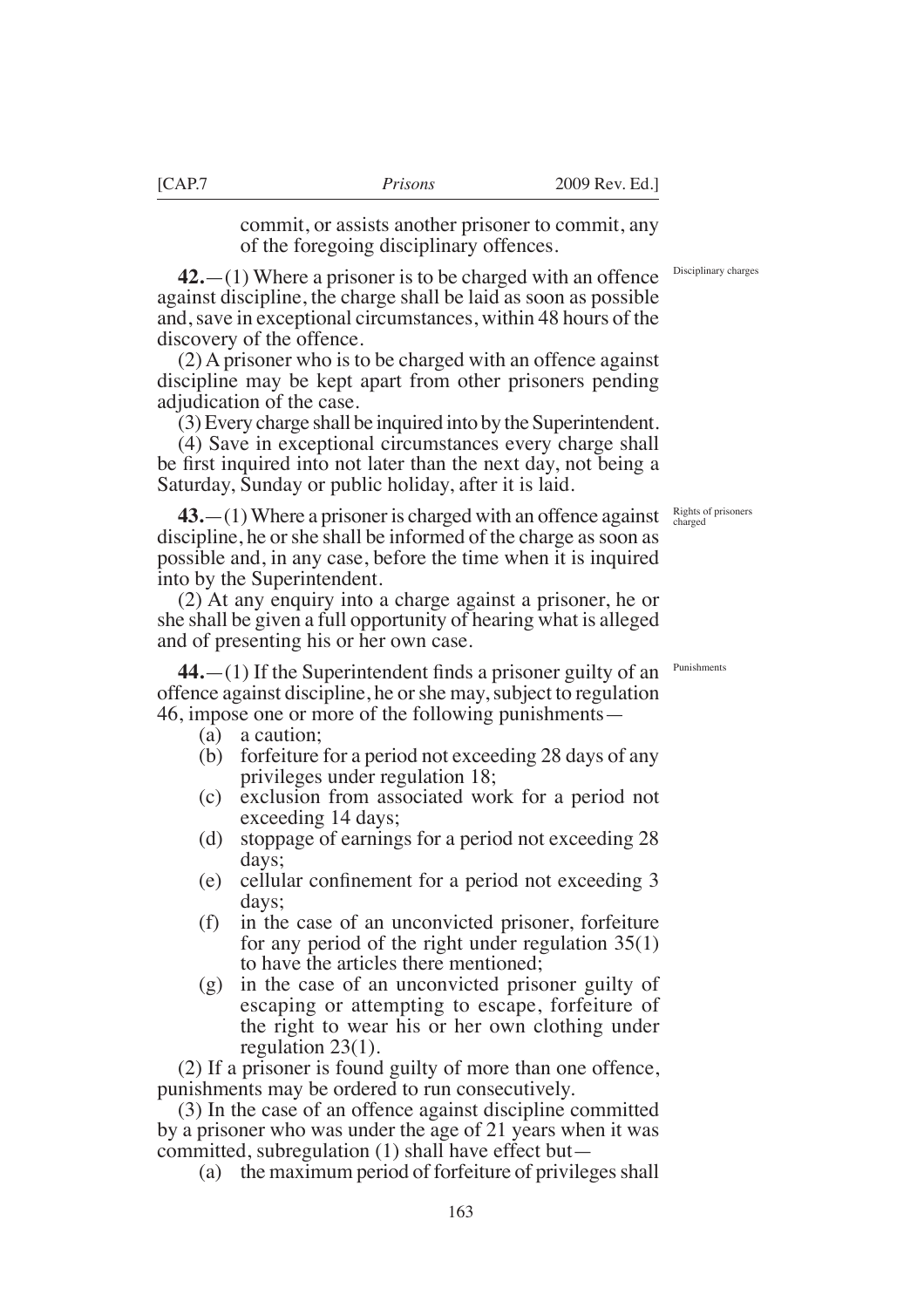be 14 days; and

(b) the maximum period of stoppage of earnings shall be 14 days.

# **[Regulation 45 repealed by Prisons (Amendment) Regulations 2007 on 6 July 2007]**

 **46.**—(1) A punishment of stoppage of earnings may, instead of forfeiting all a prisoner's earnings for a specifed period not exceeding 28 days, be expressed to forfeit a proportion (being not less than one half) of such earnings for that period.

 $(2)$  No punishment of cellular confinement shall be imposed unless the Medical Offcer has certifed that the prisoner is in a ft state of health to be so dealt with.

**47.**—(1) Subject to any directions of the Governor, the power to impose a punishment (other than a caution) under this Part, shall include the power to suspend up to six months the operation of the punishment unless within the period of the suspension the prisoner commits another offence against discipline.

(2) Where a prisoner upon whom a suspended punishment is imposed commits another offence against discipline the Superintendent may—

- (a) direct that the suspended punishment take effect;
- (b) direct that it take effect subject to a specified reduction of its period or amount;
- (c) suspend the operation of the suspended punishment for a further period of up to six months; or
- (d) give no directions with respect to the suspended punishment.

(3) The Governor may quash any fnding of guilt and may remit any punishment or mitigate it either by reducing it or by substituting another which is in his or her opinion less severe.

**[Subsection 4 deleted by Prisons (Amendment) Regulations 2007 on 6 July 2007]**

### **PART VI—FUNCTIONS AND CONDUCT OF PRISON OFFICERS**

**48.**—(1) It shall be the duty of every prison officer to conform to these regulations, to assist and support the Superintendent in their observance and to obey the lawful instructions of the Superintendent.

(2) A prison officer shall inform the Superintendent promptly of any abuse or impropriety which comes to his or her knowledge.

Search of prison offcers

General conduct of prison officers

> **49.** A prison offcer shall submit to being searched in the prison by a person of the same gender if so required by the

Particular punishments

Suspension, remission and mitigation of punishments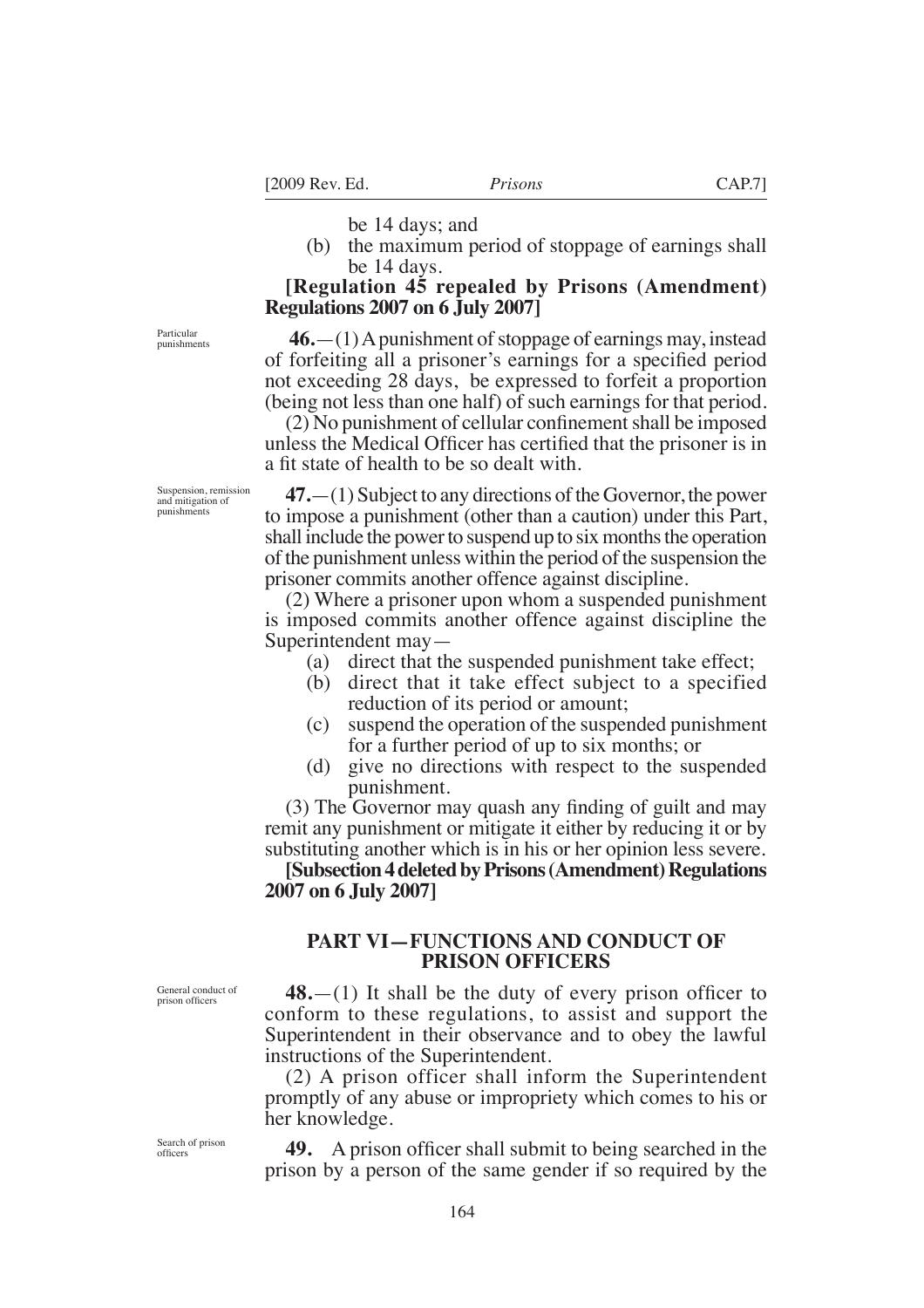Superintendent.

**50.**—(1) No prison officer shall take part in any business or pecuniary transaction with or on behalf of a prisoner without leave of the Superintendent.

(2) No prison offcer shall without the knowledge of the Superintendent communicate with any person whom he knows to be a relative or friend of a prisoner.

**51.**—(1) No prison officer shall make directly or indirectly any unauthorised communication to a representative of the press or any other news media concerning matters that have become known to him or her in the course of duty.

(2) No prison offcer shall without authority publish any matter or make any public pronouncement relating to the prison administration.

**52.** The Governor may approve a code of discipline which shall have effect in relation to the conduct of all prison officers.

# **PART VII—VISITING COMMITTEE**

**53.**—(1) For the purpose of exercising the functions conferred upon it by these regulations, there shall be a body to be known as the Visiting Committee which shall consist of a chairperson and no fewer than two or more than six other members appointed by the Governor.

(2) A person appointed to be a member of the Committee shall hold office for such term, not exceeding two years, as may be determined by the Governor at the time of appointment but any member shall be eligible for reappointment and may at any time resign his offce by notice in writing to the Governor.

(3) At any meeting of the Committee any three members shall constitute a quorum.

(4) The chairperson shall preside at meetings of the Committee but in the event of his or her absence from any meeting the members present shall appoint any other member to preside at that meeting.

(5) No person interested in any contract for the supply of goods or services to a prison shall be a member of the Committee.

(6) The Committee shall meet at the prison once each month or, if it resolves for reasons specifed in the resolution that less frequent meetings are sufficient, not fewer than eight times over a period of 12 months. A member unable to be present on the Island may, if necessary, attend any meeting by appropriate means of communication from beyond the Island if the Governor so approves.

Dealings with prisoners

Communications to the press etc.

Code of discipline

Constitution and proceedings of Visiting Committee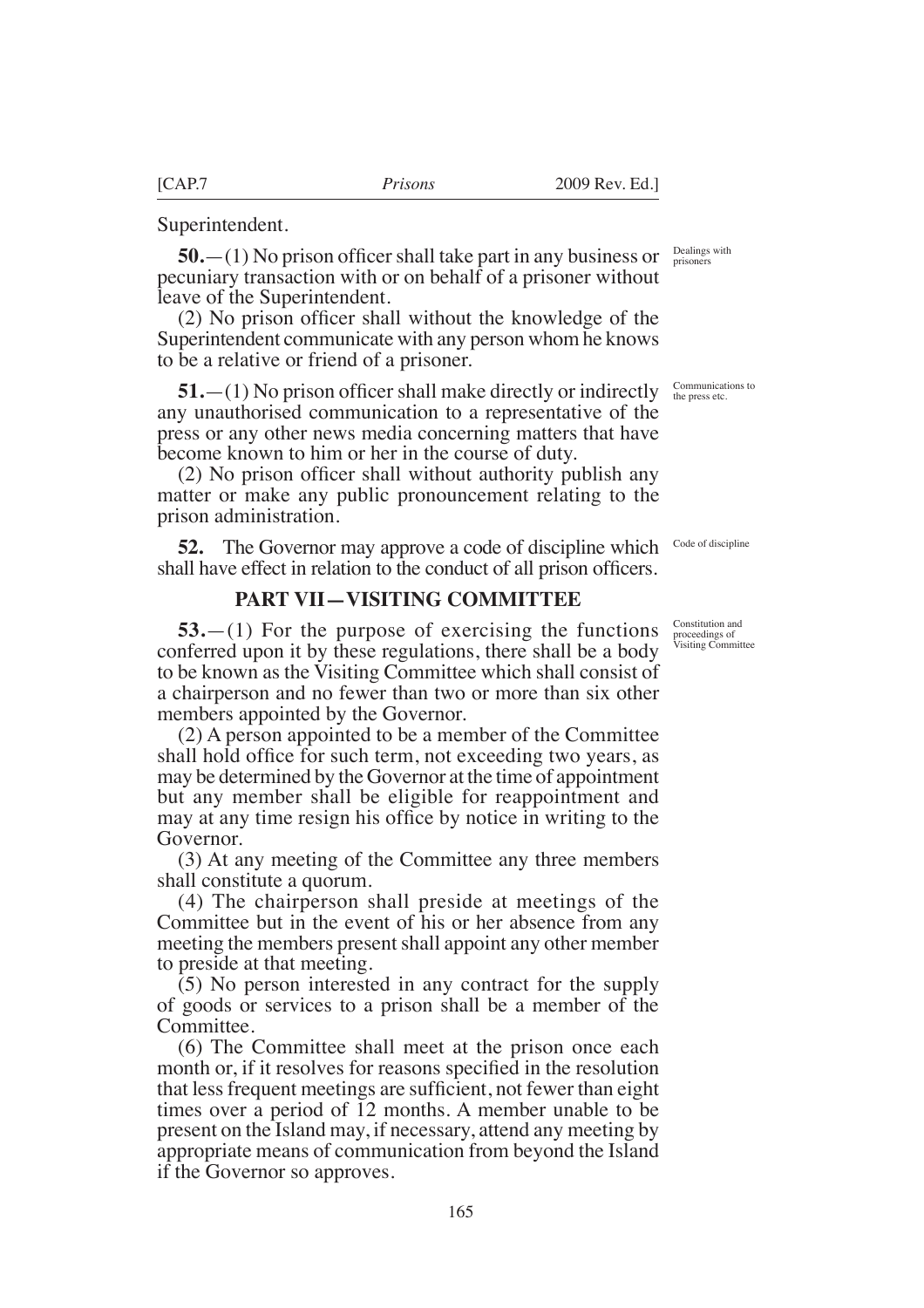(7) The proceedings of the Committee shall not be invalidated by any vacancy in the membership or any defect in the appointment of a member.

(8) Decisions of the Committee shall be reached by a majority of the members present and voting and, in the case of an equality of votes, the chairperson or member presiding shall have a casting vote.

(9) The Committee shall otherwise regulate its procedure as it thinks ft.

Duties of committee

**54.**—(1) The Committee shall satisfy itself as to the state of prisons and the treatment of prisoners and in particular it shall—

- (a) hear any complaint or request that a prisoner wishes to make to it or any member;
- (b) arrange for the food of the prisoners to be inspected by a member of the Committee at frequent intervals;
- (c) inquire into any report made to it that a prisoner's health, mental or physical, is likely to be injuriously affected by any conditions of imprisonment;
- (d) inquire into and report upon any matter into which the Governor may ask them to inquire;
- (e) direct the attention of the Superintendent to any matter which calls for consideration and report to the Governor on any matter expedient to report upon;
- (f) inform the Governor immediately of any abuse that comes to its knowledge.

(2) The Committee shall, in a case of any abuse or neglect by a prison officer of his or her functions involving any prisoner, immediately report the matter to the Superintendent who shall have power to suspend the officer until such time as an enquiry into the matter has been completed.

Visiting of prisons

**55.**—(1) The members of the Committee shall arrange a roster whereby at least one member visits a prison at least once in every three months.

(2) A member of the Committee shall have access to the records of any prisoner.

**56.** The Committee shall make an annual report to the Governor at the end of each year concerning the state of prisons and their administration and including any recommendations it considers appropriate.

# **PART VIII—SUPPLEMENTARY**

Control of access to and viewing of prisons

Annual report

**57.**—(1) Any person entering or leaving a prison may be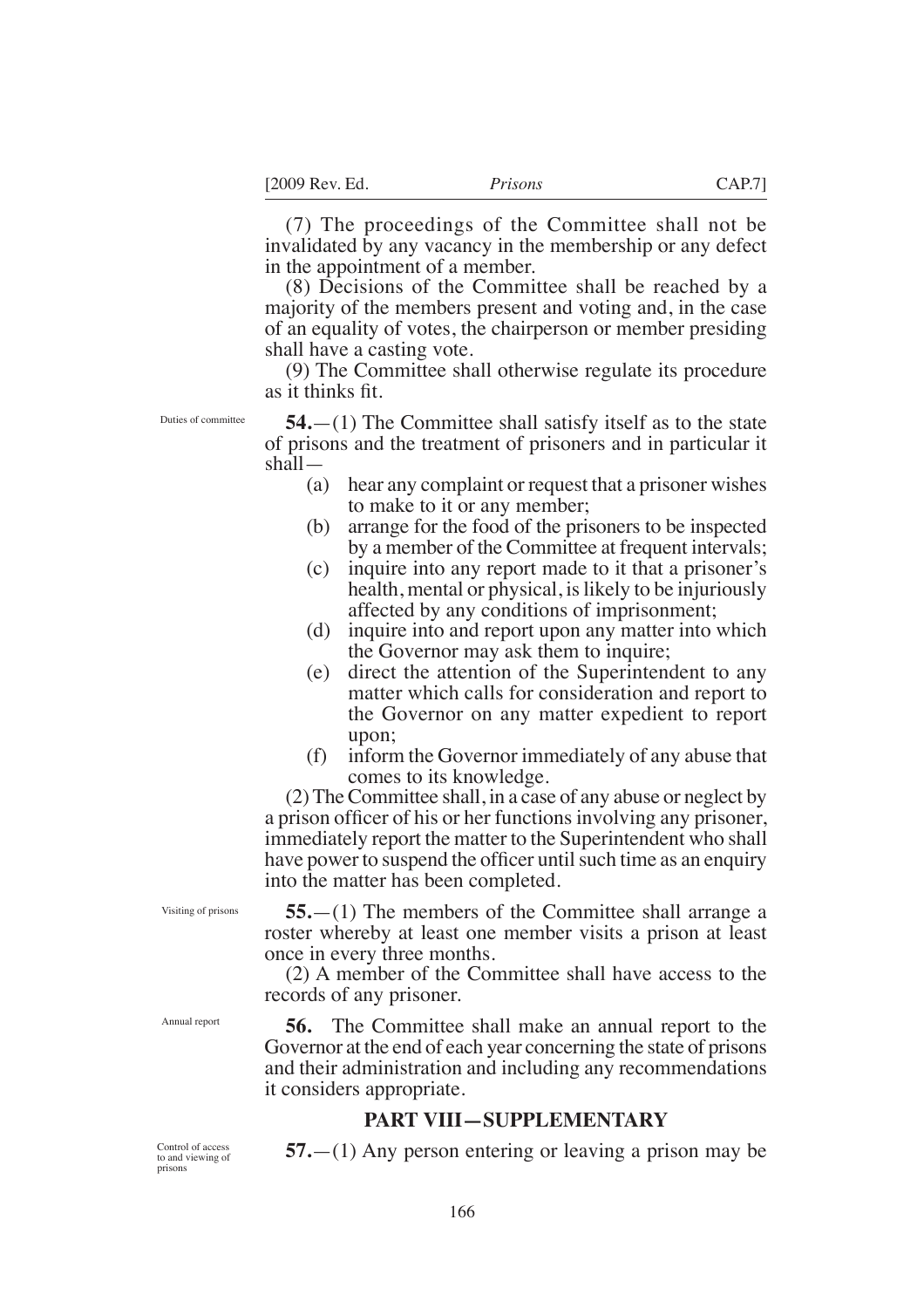stopped, examined and searched.

(2) The Superintendent may direct the removal from a prison of any person who does not leave upon being required to do so.

(3) No person outside a prison shall be permitted to view it unless authorised by the Superintendent.

(4) No person shall be permitted to take a photograph or make a sketch of the prison nor to communicate with a prisoner unless authorised by the Superintendent.

Delegation by Superintendent

**58.** Where by these regulations powers and duties are conferred or imposed upon the Superintendent he or she may, unless expressly prohibited from so doing, depute any subordinate officer to exercise such powers and perform such duties on his or her behalf subject to such conditions, exceptions and qualifcations as may be prescribed.

# **[FIRST] SCHEDULE SECURITY CLASSIFICATION**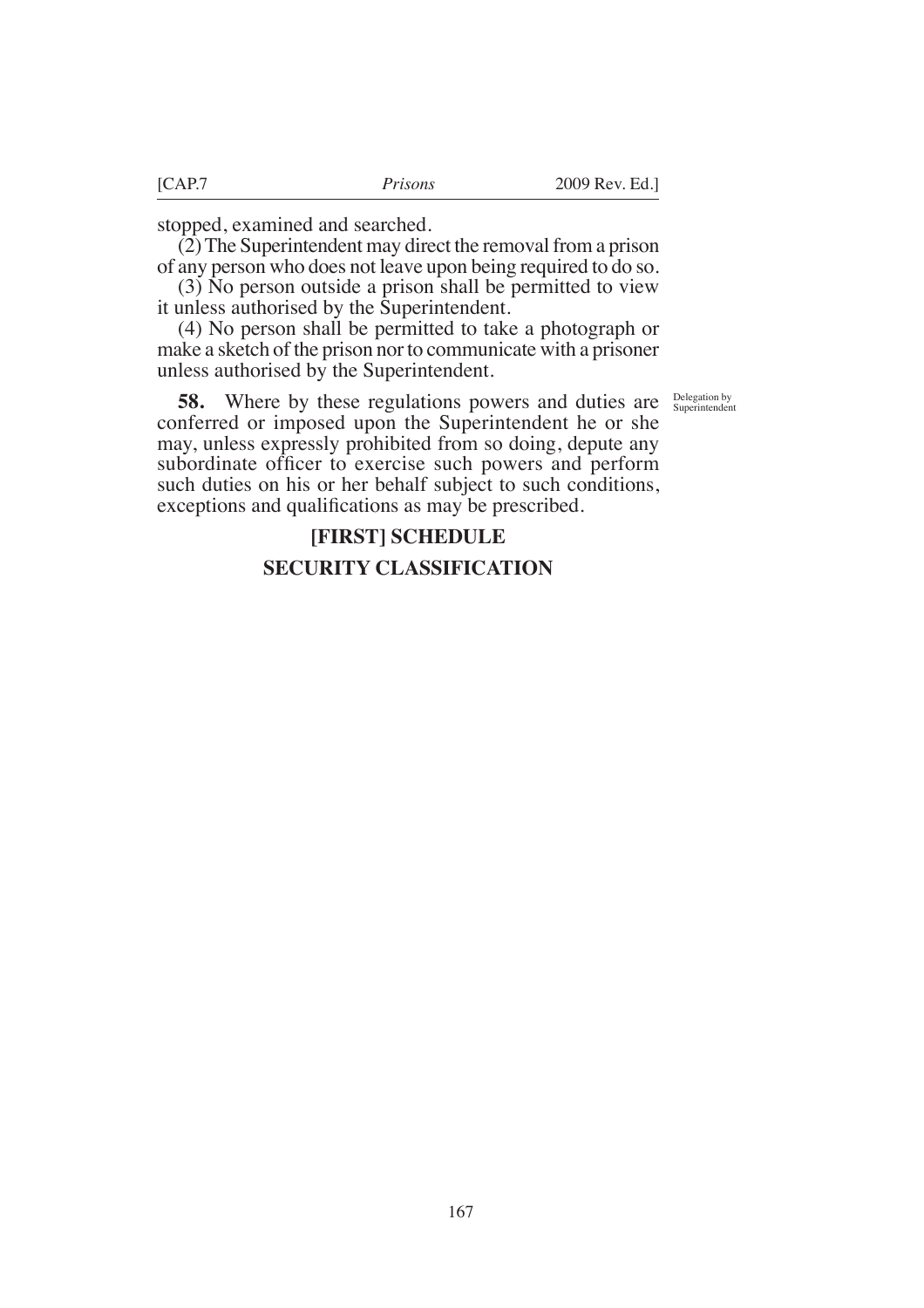*(Regulation (16)(1))* 

### Category A

A prisoner who must be held in accommodation to the highest level of security available and whose escape would be a danger to the public or the police.

### Category B

A prisoner who needs to be held in accommodation to the highest level of security available but whose escape should be prevented if possible.

### Category C

A prisoner who does not have the resources or inclination to escape but who cannot be held in open accommodation.

### Category D

A prisoner who is not considered to be a security risk and who can serve his or her sentence in open accommodation.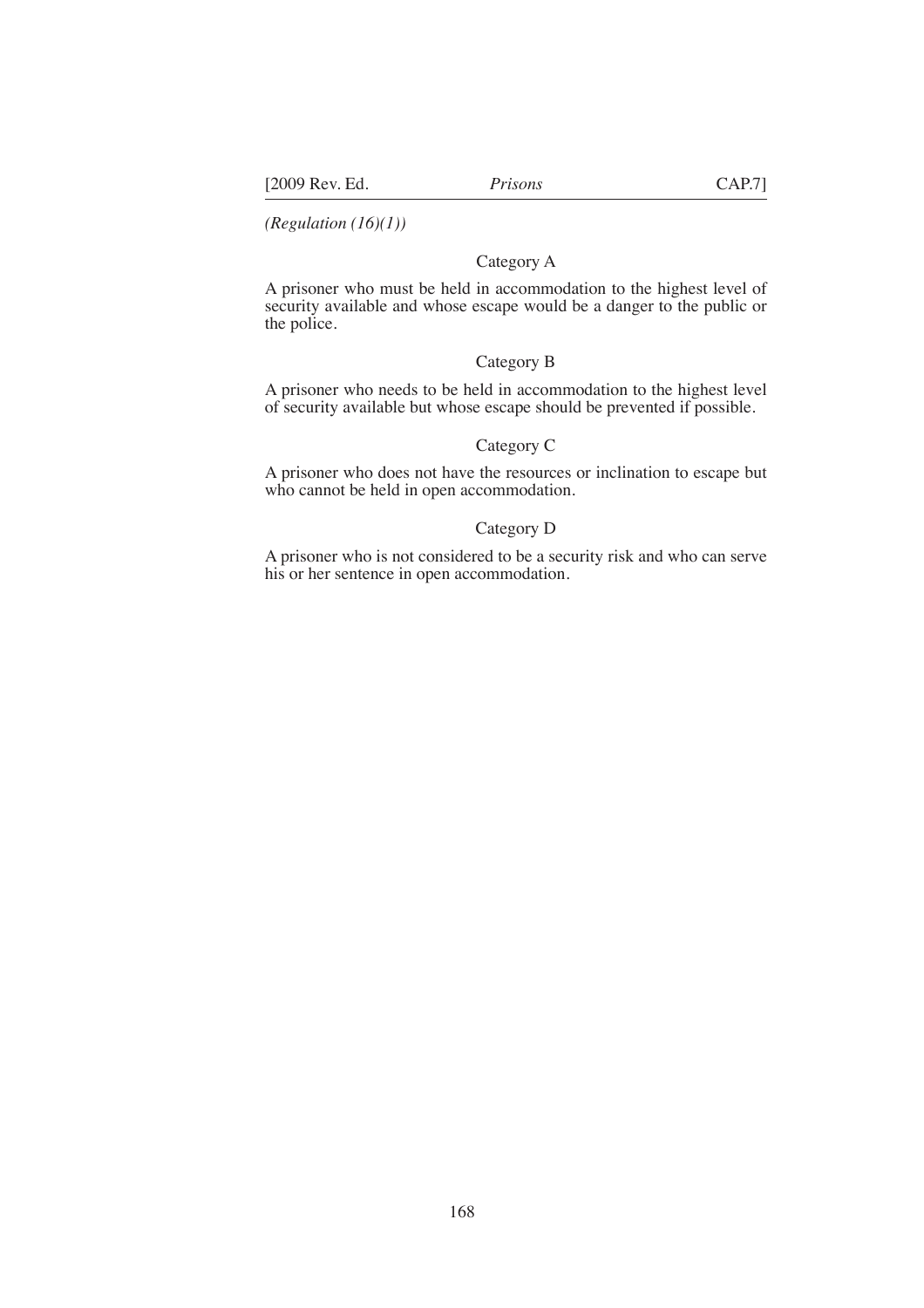### **[SECOND SCHEDULE**

# **RULES GOVERNING STRIP SEARCH OF PRISONERS**

### *(Regulation 27A)*

1. A strip search means search where the person conducting the search may require the person being searched to remove, raise, lower or open all or any of his or her clothing.

2. For the purpose of carrying out a strip search the prisoner may be required to:

open his or her mouth show the open palms of his or her hands lift or ruffe his or her hair show the soles of his or her feet raise his or her arms to show his or her armpits with his or her legs apart bend his or her knees.

3. The person conducting the search may make a visual examination Means of search and, if necessary, may use an illuminating or magnifying instrument to inspect the mouth, nose and ears but may not insert it into such place. No other body cavity may be searched

4. A strip search may be made only

- $(i)$  for the purpose of detecting any unauthorised item; and
- (ii) if it is necessary, in place of a scanner or rubdown search, in the particular circumstances involved.

5. Subject to paragraph 3, a prisoner must be required to undergo a strip search

- (i) when first admitted to a prison;<br>(ii) immediately before transfer to a
- immediately before transfer to another prison
- (iii) on being received in a prison on transfer from another prison.

6. Subject to paragraph 3, a prisoner may be required to undergo a strip search

- (i) when any prison officer has reasonable grounds to believe that the prisoner has any unauthorised item in his or her possession;
- (ii) when any prisoner is locked in a cell under report or punishment, or for observation:
- (iii) on return of the prisoner to the prison from work or otherwise;<br>(iv) on return from any part of the prison that is not supervised;
- (iv) on return from any part of the prison that is not supervised;<br>(v) immediately before the prisoner leaves the prison;
- immediately before the prisoner leaves the prison;
- (v) at any time while the prisoner is being transferred to another prison;
- (vii) at any time while the prisoner is away from the prison in the custody of a prison officer;
- (viii) immediately before the prisoner is brought before any officer of the prison for any disciplinary hearing or appeal;
- (ix) immediately before and/or after any person visits the prisoner.

7. Every strip search must comply with the following conditions—

- (i) it must be carried out by a prison offcer of the same gender as the person being searched;
	- (ii) a second officer, who may be a police officer or an authorised security officer must be present as the witnessing officer;

Definition

Powers of searching officer

Authority for strip search

Mandatory searches

Discretionary searches

Conditions of strip search